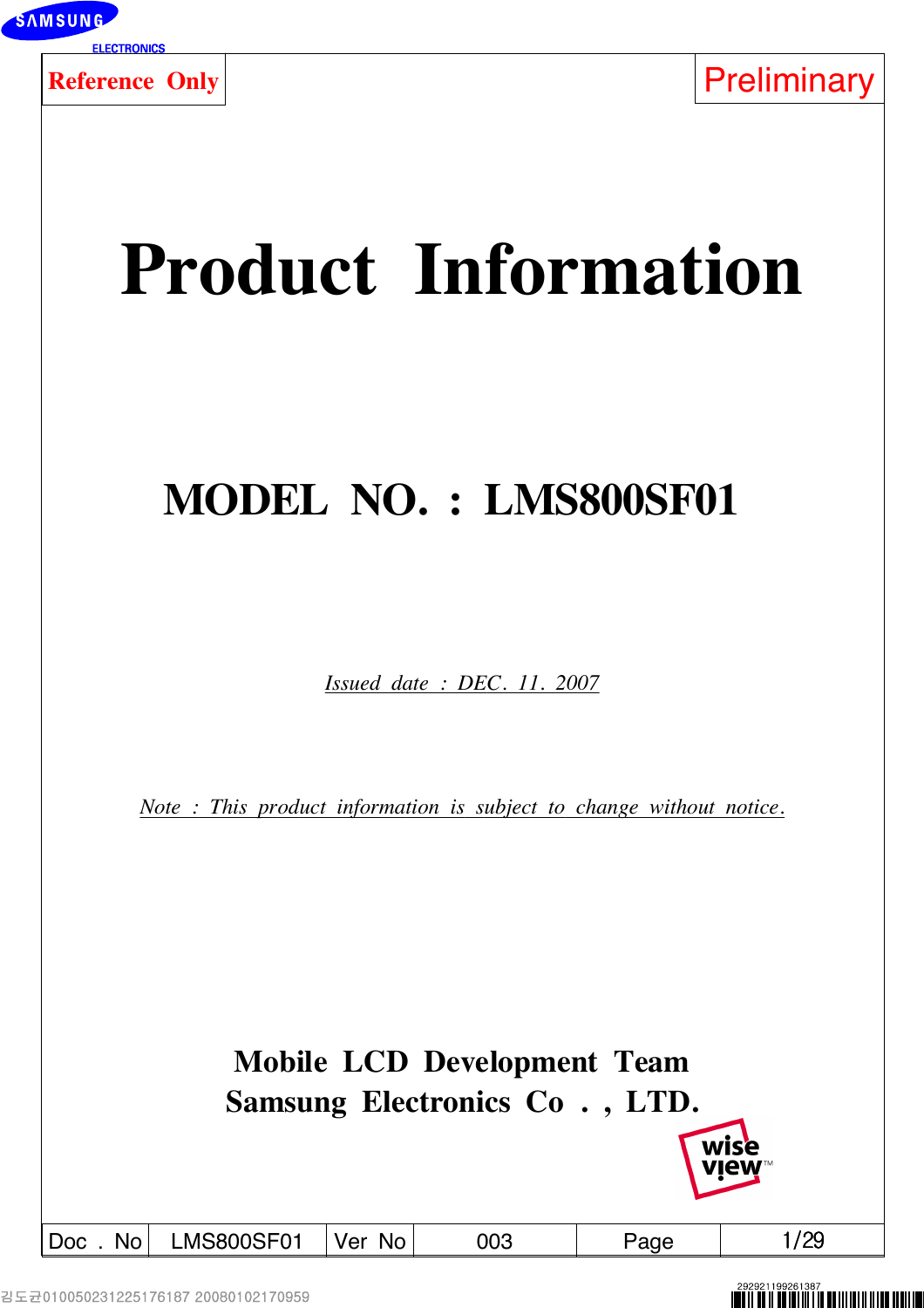| <b>Reference Only</b>                   |                                 |        |                                                                      |      | <b>Preliminary</b>                  |
|-----------------------------------------|---------------------------------|--------|----------------------------------------------------------------------|------|-------------------------------------|
| <b>Contents</b>                         |                                 |        |                                                                      |      |                                     |
| <b>Revision History</b>                 |                                 |        |                                                                      |      | ------------------------------ (3)  |
| General Description                     |                                 |        |                                                                      |      | ---------------------------- (4)    |
| 1. Absolute Maximum Ratings             |                                 |        |                                                                      |      |                                     |
| 1.1                                     | Absolute Ratings Of Environment |        |                                                                      |      |                                     |
| 1.2 Electrical Absolute Ratings         |                                 |        |                                                                      |      |                                     |
| 2. Optical Characteristics              |                                 |        |                                                                      |      | ----------------------------(7)     |
| 3. Electrical Characteristics           |                                 |        |                                                                      |      | --------------------------- $(11)$  |
| 3.1 TFT-LCD Module                      |                                 |        |                                                                      |      |                                     |
| 3.2 Back-light Unit                     |                                 |        |                                                                      |      |                                     |
| 3.3 Power on/off sequence               |                                 |        |                                                                      |      |                                     |
| 4. Block Diagram                        |                                 |        |                                                                      |      | -------------------------- (15)     |
| 4.1 TFT-LCD Module                      |                                 |        |                                                                      |      |                                     |
| 4.2 Back Light Unit                     |                                 |        |                                                                      |      |                                     |
| 5. Input Terminal Pin Assignment        |                                 |        |                                                                      |      | ---------------------------- $(16)$ |
| 5.1 Input Signal & Power                |                                 |        |                                                                      |      |                                     |
| 5.2 Back light unit                     |                                 |        |                                                                      |      |                                     |
|                                         |                                 |        | 5.3 Input Signals, Basic Display Colors and Gray Scale of Each Color |      |                                     |
| 5.4 Pixel format                        |                                 |        |                                                                      |      |                                     |
| 6. Interface Timing                     |                                 |        |                                                                      |      | ---------------------------- $(21)$ |
| 6.1 Timing Parameters                   |                                 |        |                                                                      |      |                                     |
| 6.2 Timing diagram of interface signals |                                 |        |                                                                      |      |                                     |
| 6.3 Power ON/OFF Sequence               |                                 |        |                                                                      |      |                                     |
| 7. Mechanical Outline Dimension         |                                 |        |                                                                      |      | $----------(25)$                    |
| 8. Packing                              |                                 |        |                                                                      |      | --------------------------- $(26)$  |
| 9. Marking & Others                     |                                 |        |                                                                      |      | -------------------------(27)       |
| 10.1 Packing case attach                |                                 |        |                                                                      |      |                                     |
| 10.2 Module attach                      |                                 |        |                                                                      |      |                                     |
| 10. General Precaution                  |                                 |        |                                                                      |      | (28)<br>--------------------------  |
| 10.1 Handling                           |                                 |        |                                                                      |      |                                     |
| 10.2 Storage                            |                                 |        |                                                                      |      |                                     |
| 10.3 Operation                          |                                 |        |                                                                      |      |                                     |
| 10.4 Others                             |                                 |        |                                                                      |      |                                     |
|                                         |                                 |        |                                                                      |      |                                     |
|                                         |                                 |        |                                                                      |      |                                     |
|                                         |                                 |        |                                                                      |      |                                     |
|                                         |                                 |        |                                                                      |      |                                     |
|                                         |                                 |        |                                                                      |      |                                     |
| Doc. No                                 | <b>LMS800SF01</b>               | Ver No | 003                                                                  | Page | 2/29                                |

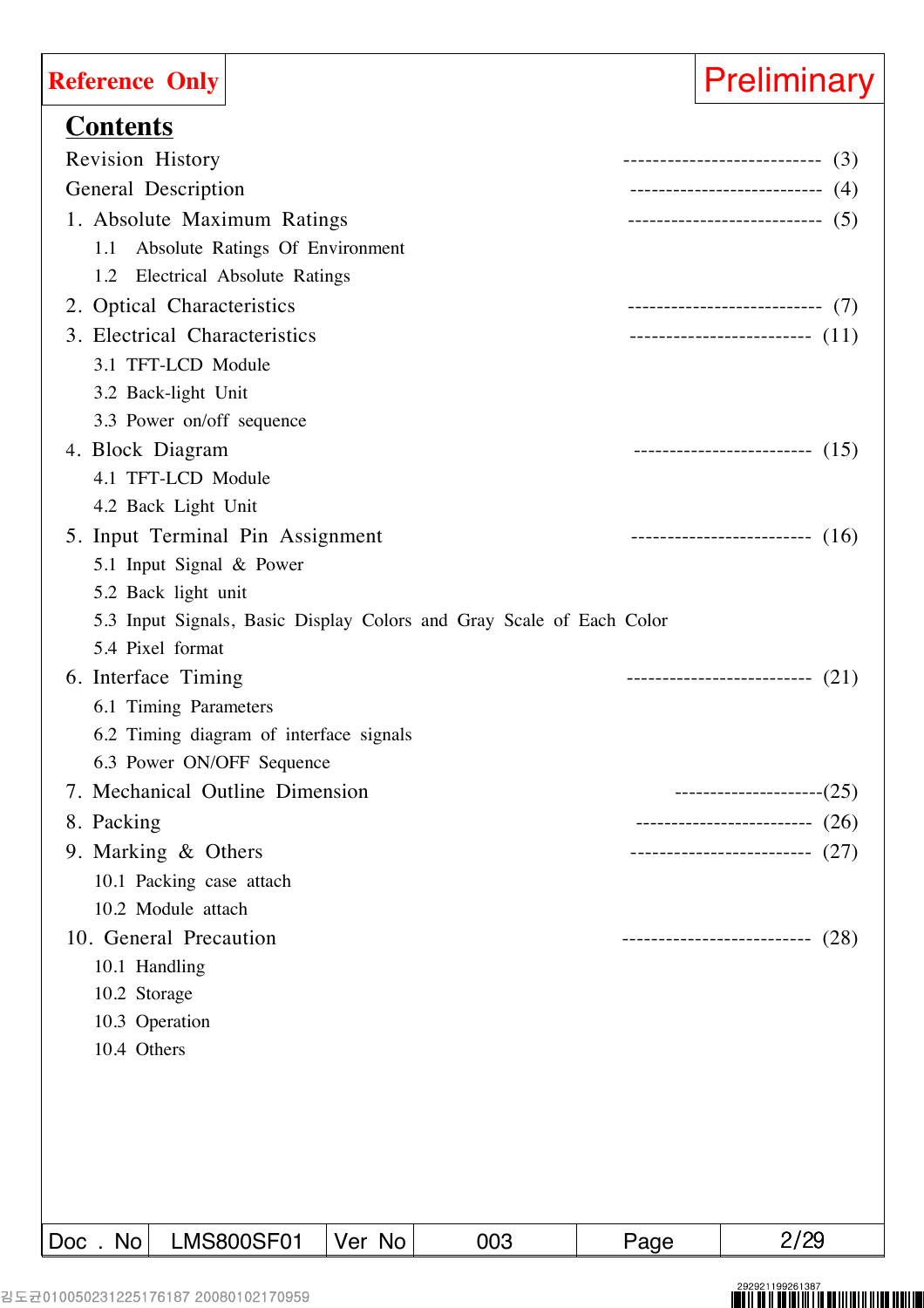## **Revision History**

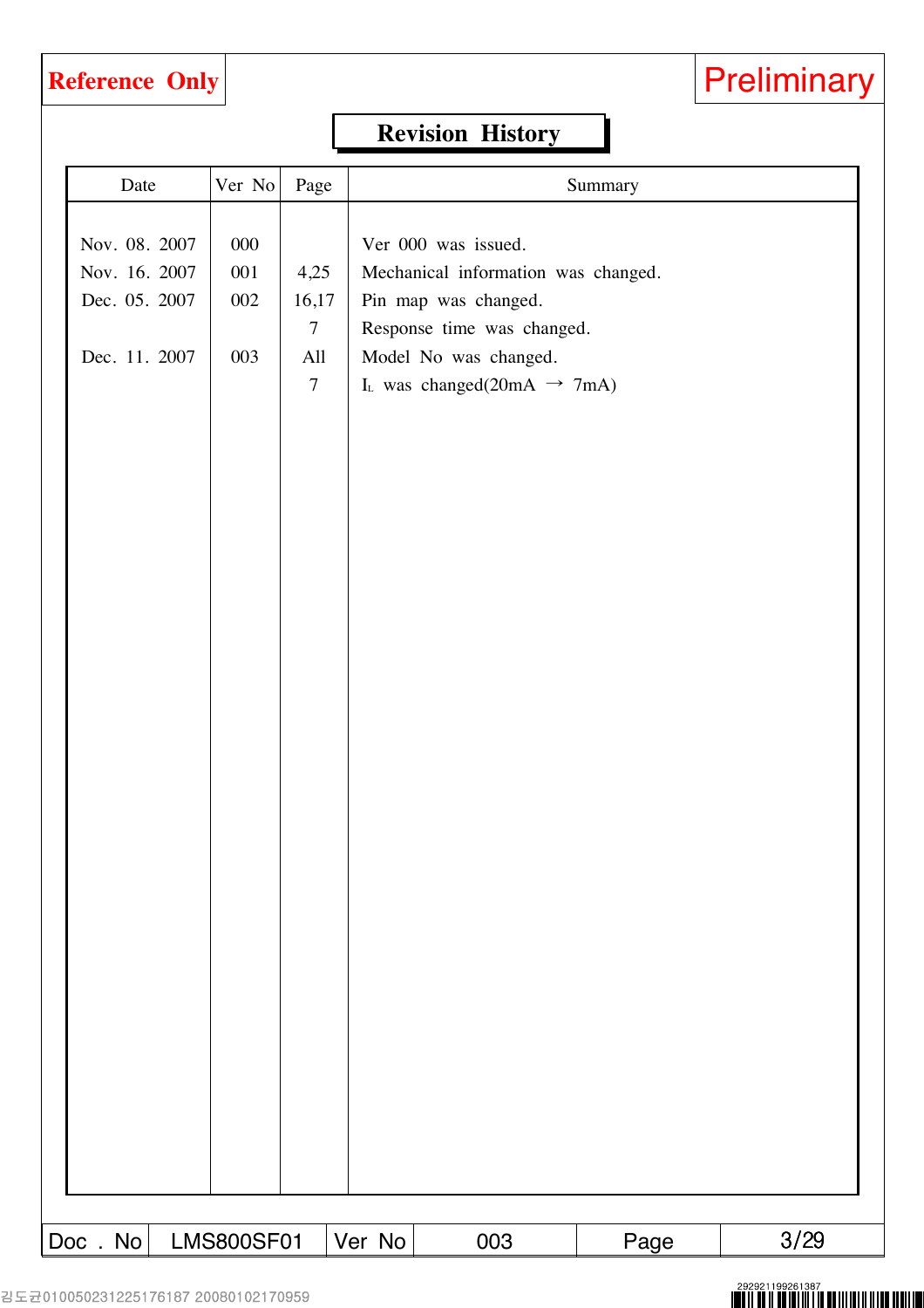

### **General Description**

### **\* Description**

LMS800SF01 is a color active matrix TFT (Thin Film Transistor) liquid crystal display (LCD) that uses amorphous silicon TFT as a switching devices. This model is composed of a TFT LCD panel, a driver circuit and a back-light system. The resolution of a 8.0 SVGA contains 800 x 600 pixels and can display up to 262,144colors.

### **\* Features**

- High Brightness
- Wide viewing angle
- High Speed response time
- High contrast ratio
- SVGA(800x600pixels) resolution
- Low power consumption
- TTL Interface

### **\* Applications**

- Display terminals for Digital Photo frame application products
- Amusement application products
- Monitors for Industrial machine
- Please contact SEC When using on not specified applications

### **\* General information**

| <b>Items</b>             | <b>Specification</b>            | Unit    | <b>Note</b> |
|--------------------------|---------------------------------|---------|-------------|
| Display area             | $162.0(H)$ x $121.5(V)$         | mm      |             |
| Driver element           | a-Si TFT active matrix          |         |             |
| Display colors           | 262.144                         | colors  |             |
| Number of pixels         | $800(H)$ x $600(V)$ (SVGA)      | dot     |             |
| Pixel arrangement        | RGB stripe                      |         |             |
| Dot pitch                | $0.2025(H)$ x $0.2025(V)$ (Typ) | mm      |             |
| Display mode             | Normally White                  |         |             |
| Gray inversion direction | 6                               | o'clock |             |

### **\* Mechanical information**

|        | <b>Item</b>   |  | Typ.       | Max. | Unit | <b>Note</b>              |
|--------|---------------|--|------------|------|------|--------------------------|
| Module | Horizontal(H) |  | (183)      |      | mm   | -                        |
|        | Vertical(V)   |  | (141)      |      | mm   | $\overline{\phantom{0}}$ |
| size   | Depth(D)      |  | (6.3)      |      | mm   | $\overline{\phantom{0}}$ |
|        | Weight        |  | <b>TBD</b> |      | g    | -                        |
|        |               |  |            |      |      |                          |
|        |               |  |            |      |      |                          |

Doc . No LMS800SF01 Ver No 003 Page 14/29

## N II AN IIII NI I NI AN III NI II N AN A ANI A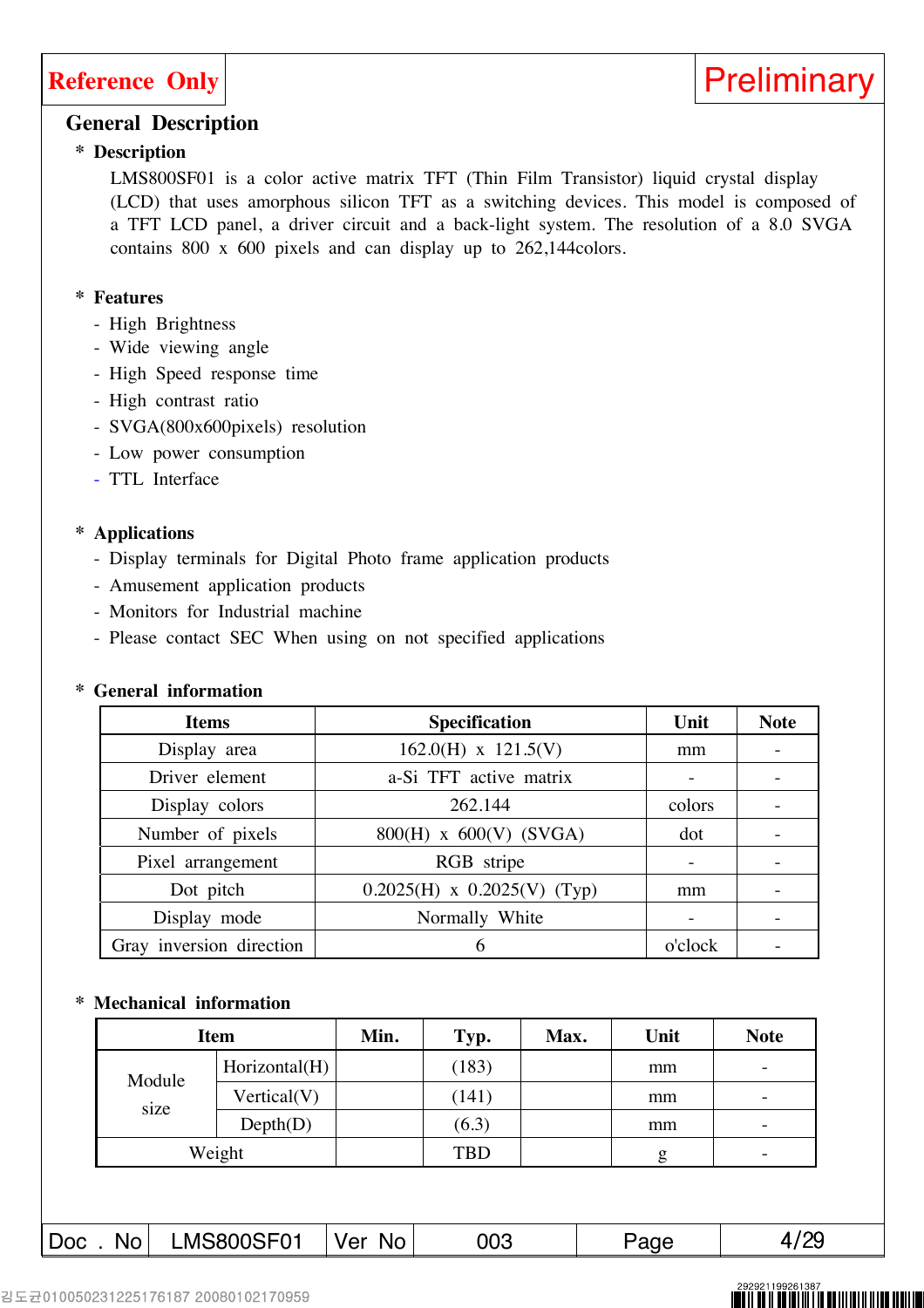### **1. Absolute Maximum Ratings**

### **1.1 Absolute Ratings of Environment**

| <b>Item</b>               | <b>Symbol</b>           | Min.    | Max. | Unit | <b>Note</b> |
|---------------------------|-------------------------|---------|------|------|-------------|
| Storage temperature       | <b>TSTG</b>             | $(-20)$ | (60) | Ĉ    | (1)         |
| Operating temperature     | <b>TOPR</b>             | $(-10)$ | (50) | Ĉ    | (1)         |
| Shock (non-operating)     | <b>SNOP</b>             |         | 100  | G    | (2),(4)     |
| Vibration (non-operating) | <b>V</b> <sub>NOP</sub> |         | 1.5  | G    | (3),(4)     |

Note (1) Temperature and relative humidity range are shown in the figure below. 90% RH Max.

Maximum wet - bulb temperature at  $39^{\circ}$ C or less. (No condensation.)



Relative Humidity (%RH)

- (2) 6ms, (half) sine wave, one time for  $\pm X$ ,  $\pm Y$ ,  $\pm Z$ .
- (3) (10) (500) Hz, Sweep rate (1)hr, (3)hr for X,Y,Z.
- (4) At testing Vibration and Shock, the fixture in holding the Module to be tested have to be hard and rigid enough so that the Module would not be twisted or bent by the fixture.

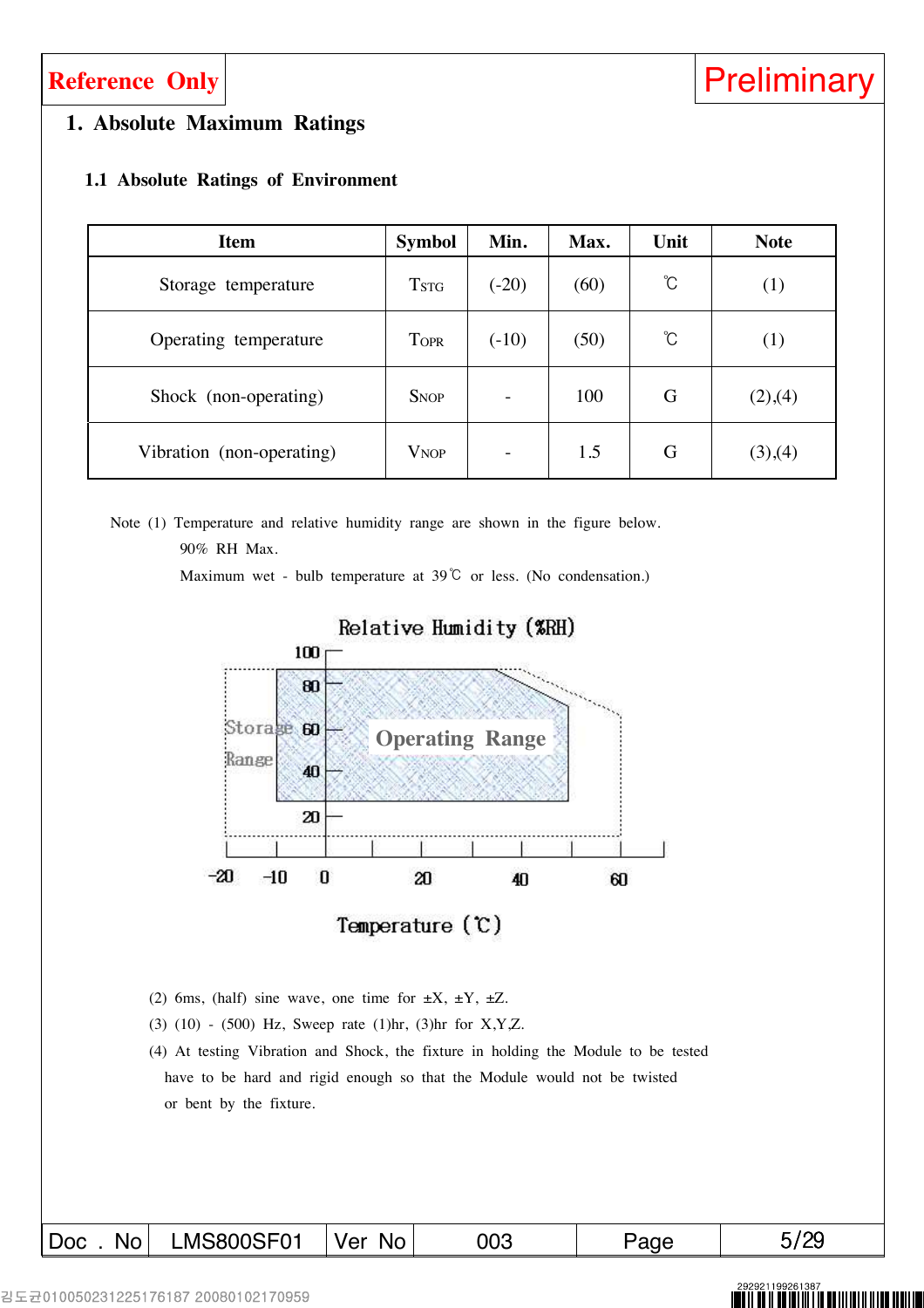### **Reference Only Reference Only**

### **1.2 Electrical Absolute Maximum Ratings**

(1) TFT-LCD Module

| <b>Item</b>                        | <b>Symbol</b> | Min           | <b>Max</b> | Unit          | <b>Note</b> |
|------------------------------------|---------------|---------------|------------|---------------|-------------|
| Power supply (Source IC)           | <b>VCC</b>    | $-0.5$        | 5.0        | V             |             |
| Power supply (Source IC)           | <b>AVDD</b>   | $-0.5$        | 13.5       | V             |             |
| Power supply (Gate IC)             | <b>VGH</b>    | $-0.3$        | 42.0       | V             |             |
| Power supply (Gate IC)             | <b>VDD</b>    | $-0.3$        | 7.0        | V             |             |
| Power supply (Gate IC)             | <b>VEE</b>    | <b>VGH-42</b> | 0.3        | V             |             |
| Input voltage (Source IC)          | <b>VIs</b>    | $-0.5$        | $VCC+0.5$  | V             | (1)         |
| Input voltage (Source IC)          | VIgamma       | $-0.3$        | $AVDD+0.3$ | V             | (2)         |
| Input voltage (Gate IC)            | VIg           | $-0.3$        | $VDD+0.3$  | V             | (3)         |
| Common electrode driving<br>signal | <b>VCOM</b>   | (4.0)         | (5.0)      | V             | (4)         |
| Operating temperature              | Topr          | $(-10)$       | (50)       | $\mathcal{C}$ | (5)         |
| Storage temperature                | Tstg          | $(-20)$       | (60)       | $\mathcal{C}$ |             |

\*Note

(1) R0~R5, G0~G5, B0~B5, CLK, DIO1, DIO2, LD, POL, REV, SHL

(2) V1 , V2 , V3 , V4 , V6 , V7 , V8 , V9 ,V10 , V11 , V12 , V13 ,V14

(3) OE , L/R , CPV , STV1 , STV2

(4) The operating temperature only guarantees operation of the circuit. In case of below  $0^{\circ}$ C, the response time of liquid crystal (LC) becomes slower and the color of panel becomes darker than normal one. Level of retardation depends on temperature, because of LC's characteristics. If product is exposed to high temperatures for extended time, there is a possibility of the polarizer film damage which could degrade the optical characteristics

(2) Back-Light Unit

 $(Ta = 25 \pm 2^{\circ}C)$ 

| Item           | <b>Symbol</b>         | Min. | Max.       | Unit. | <b>Note</b> |
|----------------|-----------------------|------|------------|-------|-------------|
| Lamp Current   | LL                    | TBD  | <b>TBD</b> | mA    |             |
| Lamp frequency | ${\bf \rm F}_{\rm L}$ | TBD  | <b>TBD</b> | khz   |             |

Note (1) Permanent damage to the device may occur if maximum values are exceeded or reverse voltage is loaded.

> Functional operation should be restricted to the conditions described under normal operating conditions.

 $(Ta=25\degree C$ ,  $Vss=GND=0V$ )

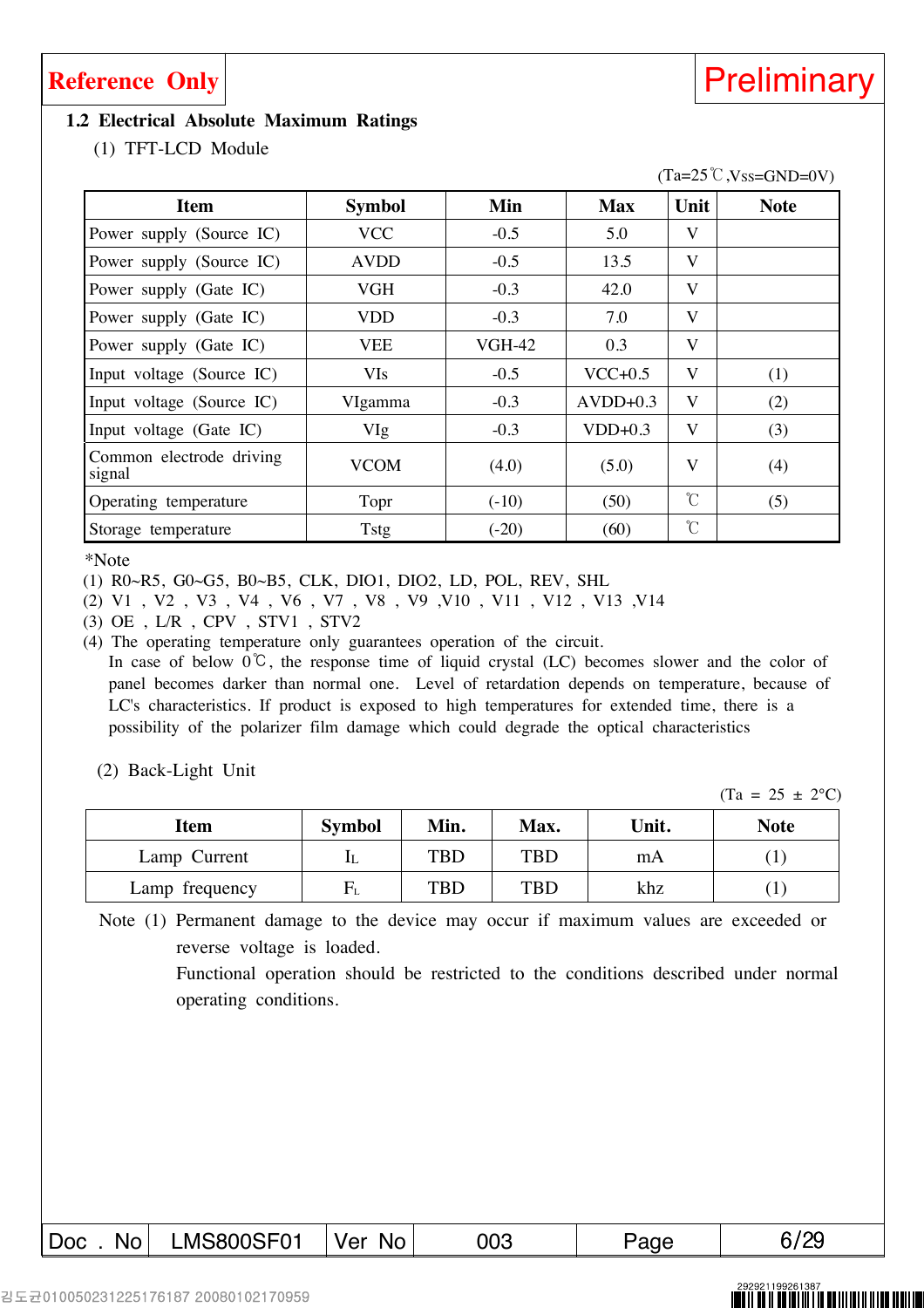

### **2. Optical Characteristics**

The following items are measured under stable conditions. The optical characteristics should be measured in a dark room or equivalent state with the methods shown in Note (1). Measuring equipment: SR-3, BM-7, EZ-Contrast

|                                      |                             |               |                                        | $(Ta = 25)$              |         |                          |                 | $\pm$ 2°C, Vcc = 3.3V, fv = 60Hz, IL = 7mA) |
|--------------------------------------|-----------------------------|---------------|----------------------------------------|--------------------------|---------|--------------------------|-----------------|---------------------------------------------|
| <b>Item</b>                          |                             | <b>Symbol</b> | <b>Condition</b>                       | Min.                     | Typ.    | Max.                     | Unit            | <b>Note</b>                                 |
| Contrast ratio<br>(Center point)     |                             | C/R           |                                        | $\overline{\phantom{a}}$ | (1000)  | $\overline{\phantom{a}}$ |                 | (2)<br>$SR-3$                               |
| Luminance of white<br>(Center point) |                             | <b>YL</b>     | NOTE $(1)$                             | ÷,                       | (250)   | $\equiv$                 | $\text{cd/m}^2$ | (3)<br>$SR-3$                               |
| Response<br>time                     | Rising:Tr<br>Falling:Tf     | $Tr+Tf$       | $f = 0$                                | ÷,                       | (16)    | $\overline{\phantom{a}}$ | msec            | (4)<br>$BM-7$                               |
|                                      |                             | Wx            | $q = 0$                                | $\overline{a}$           | (0.310) | $\overline{\phantom{a}}$ |                 |                                             |
|                                      | White                       | <b>Wy</b>     | Normal<br>Viewing<br>Angle<br>$B/L$ On | ÷                        | (0.340) | $\overline{\phantom{a}}$ |                 |                                             |
| Color                                | Red                         | Rx            |                                        |                          | (0.610) | $\overline{\phantom{a}}$ |                 |                                             |
| chromaticity                         |                             | <b>Ry</b>     |                                        | $\frac{1}{2}$            | (0.350) | $\overline{\phantom{a}}$ |                 | (5)                                         |
| (CIE 1931)                           | Green                       | Gx            |                                        | ÷,                       | (0.305) | $\overline{\phantom{a}}$ |                 | $SR-3$                                      |
|                                      |                             | Gy            |                                        | $\frac{1}{2}$            | (0.550) | $\overline{\phantom{a}}$ |                 |                                             |
|                                      |                             | Bx            |                                        | $\bar{a}$                | (0.150) | $\overline{\phantom{a}}$ |                 |                                             |
|                                      | Blue                        | By            |                                        | $\overline{\phantom{0}}$ | (0.135) | $\overline{\phantom{a}}$ |                 |                                             |
| Viewing<br>angle                     |                             | $\theta$ L    |                                        | $\overline{\phantom{a}}$ | (80)    | $\overline{\phantom{a}}$ |                 |                                             |
|                                      | Hor.                        | $\theta R$    | C/R <sup>3</sup> 10                    | $\overline{a}$           | (80)    | $\overline{\phantom{a}}$ |                 | (6)                                         |
|                                      |                             | ФH            | B/L On                                 | ÷                        | (80)    | $\overline{\phantom{a}}$ | Degrees         | Ez-                                         |
|                                      | Ver.                        | ΦL            |                                        | ÷,                       | (80)    | ÷                        |                 | Contrast                                    |
|                                      | 5 Points<br>White variation |               |                                        | $\overline{\phantom{0}}$ | 1.25    | 1.45                     |                 | (7)<br>$SR-3$                               |

Doc . No LMS800SF01 Ver No 003 | Page 1 7/29

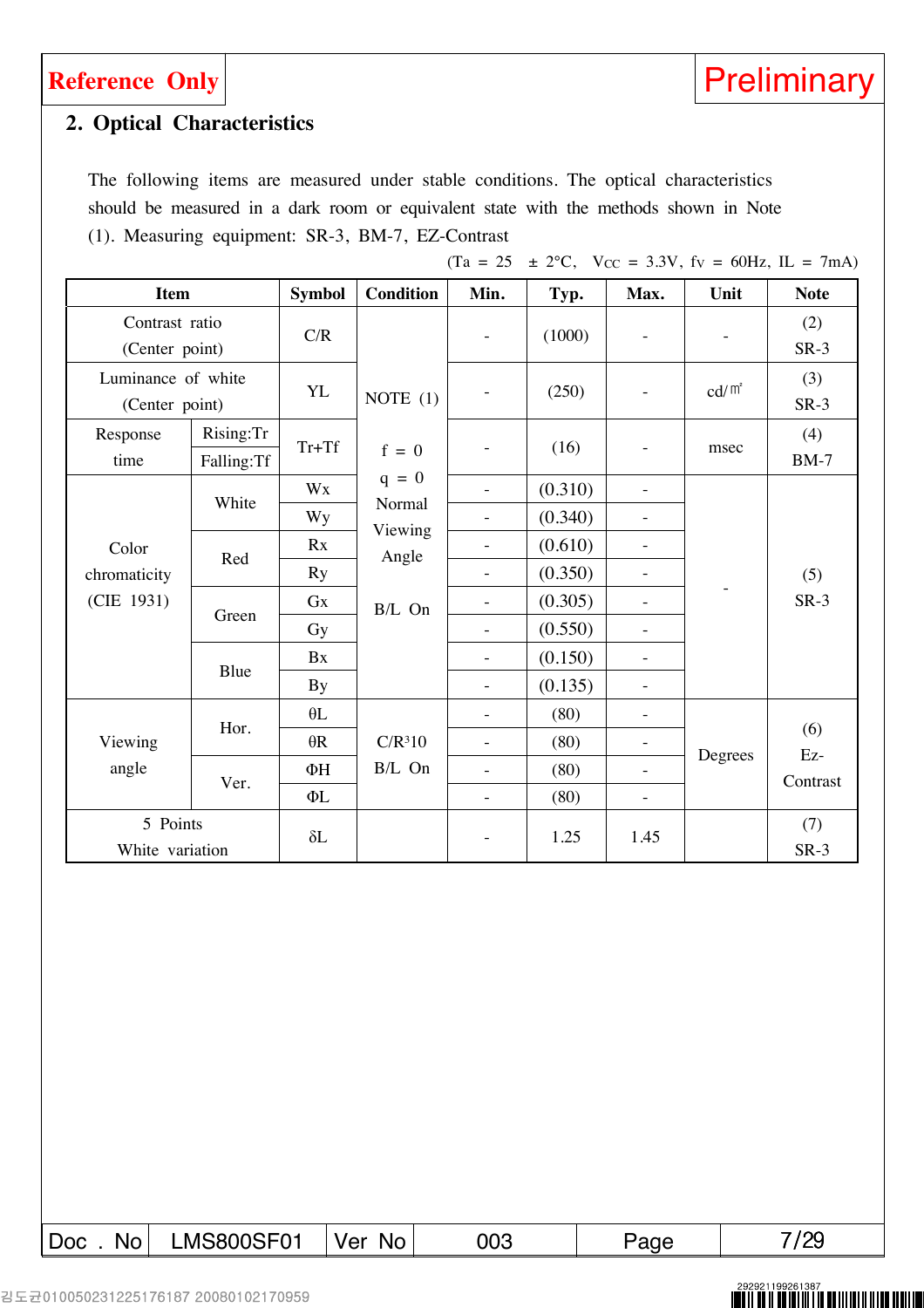

Note (1) Test Equipment Setup

After stabilizing and leaving the panel alone at a given temperature for 30 min , the measurement should be executed. Measurement should be executed in a stable, windless, and dark room. 30 min after lighting the back-light. This should be measured in the center of screen.

Environment condition : Ta =  $25 \pm 2$  °C Back-Light On condition



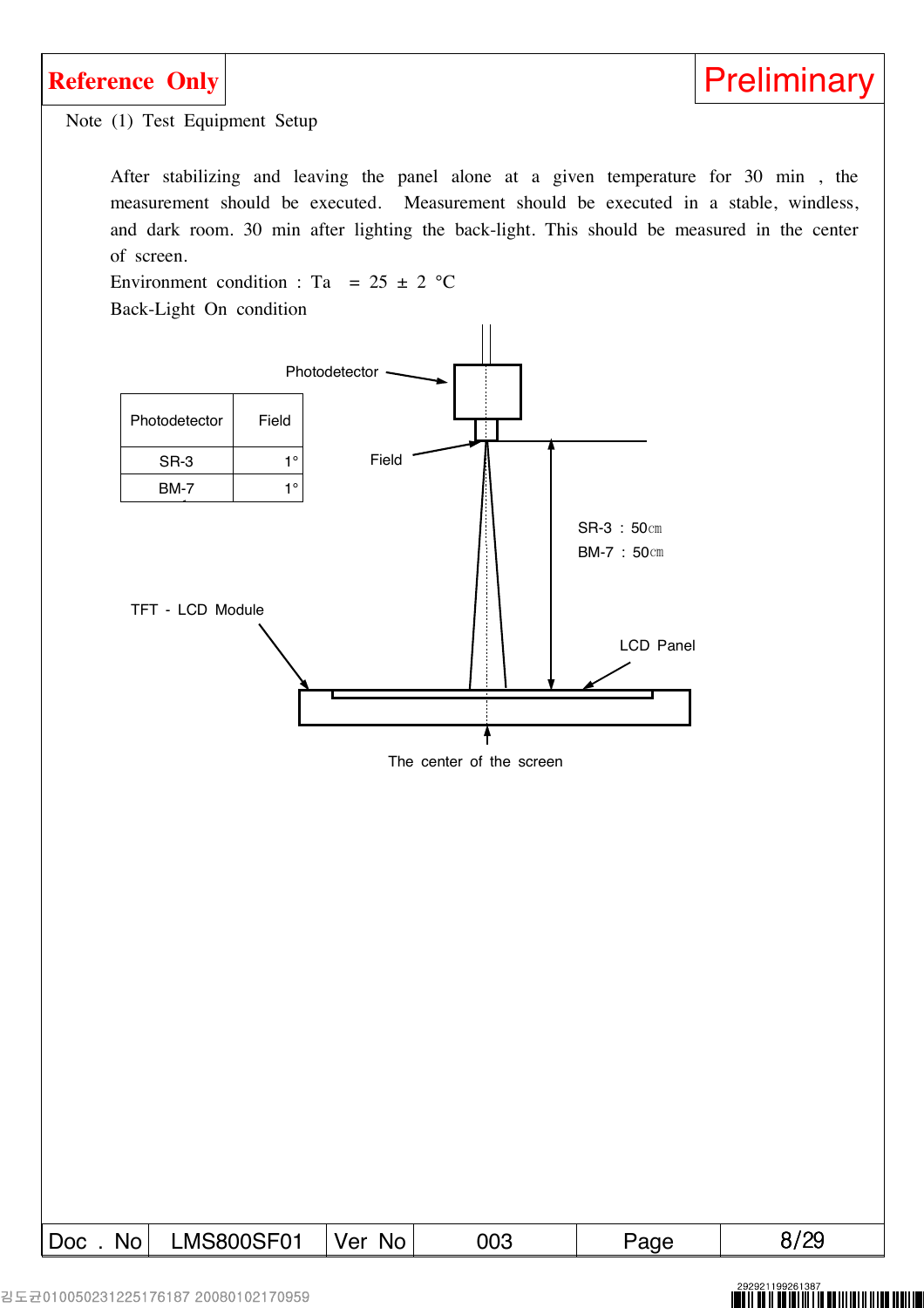

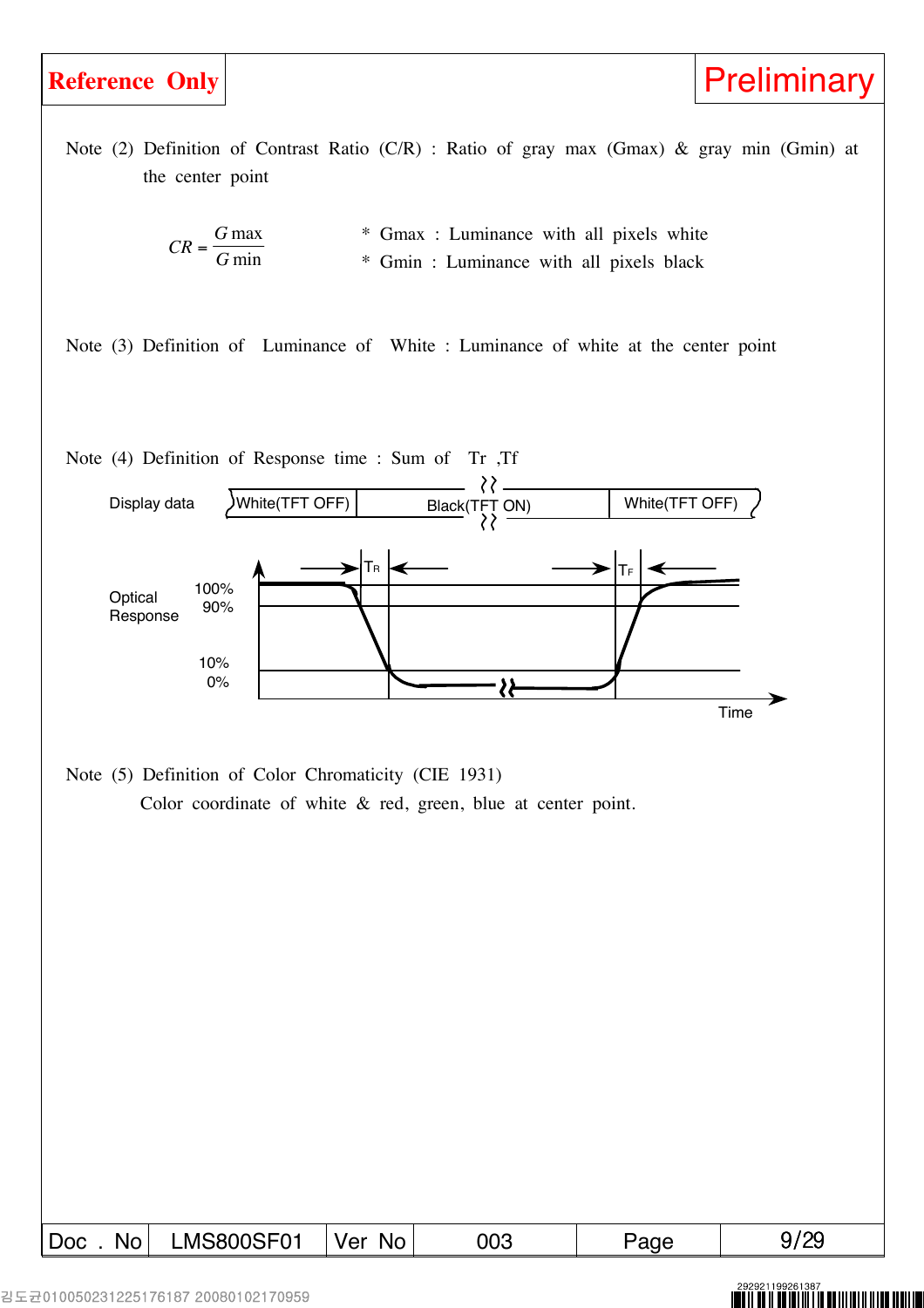

### NITI NILII NI TII NITI NI KU III III III II IIII IIIIII III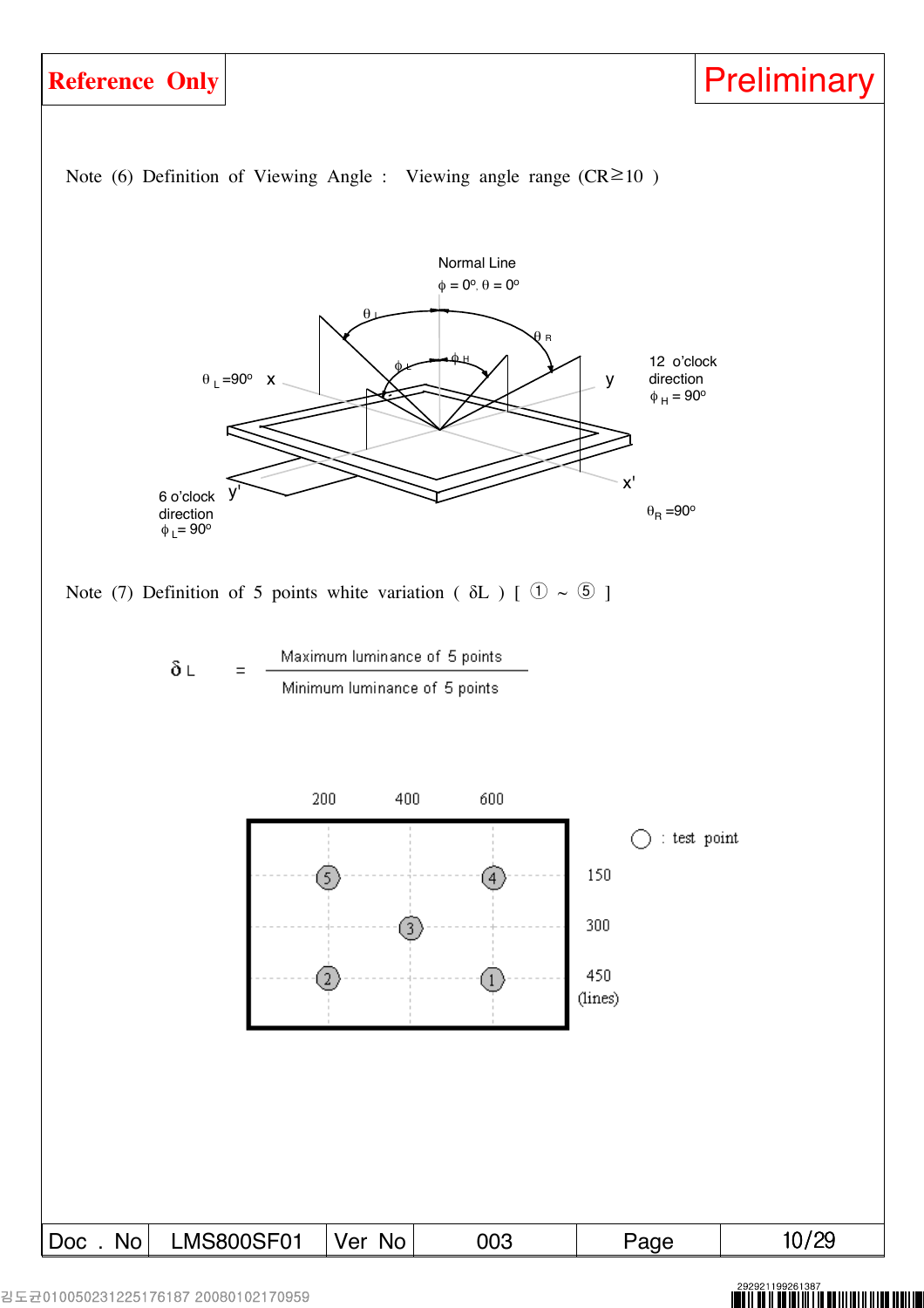### **3. Electrical Characteristics**

### **3.1 TFT-LCD Module**

|                                    |               |               |                  |                          |                          |                         |                         | Ta = $25 \pm 2$ °C |
|------------------------------------|---------------|---------------|------------------|--------------------------|--------------------------|-------------------------|-------------------------|--------------------|
| <b>Item</b>                        |               | <b>Symbol</b> | <b>MIN</b>       | <b>TYP</b>               | <b>MAX</b>               | Unit                    | <b>Remark</b>           |                    |
|                                    |               |               | <b>VCC</b>       | 2.7                      | 3.3                      | 3.6                     | V                       |                    |
| Source                             |               | Digital       | Ivcc             | $\overline{\phantom{a}}$ | <b>TBD</b>               | <b>TBD</b>              | mA                      |                    |
| power                              |               |               | <b>AVDD</b>      | 6.5                      | (10)                     | 13.5                    | V                       |                    |
| supply                             |               | Analog        | Iavdd            | <b>TBD</b>               | <b>TBD</b>               | <b>TBD</b>              | mA                      |                    |
| Gate On                            |               |               | <b>VGH</b>       | $\overline{7}$           | (20)                     | $VGL+40$                | V                       |                    |
| Gate<br>power<br>supply            | Gate Off      | <b>VGL</b>    | $-20$            | $(-10)$                  | $-5$                     | $\overline{\mathbf{V}}$ |                         |                    |
|                                    |               | Input         | <b>VDD</b>       | 2.3                      | 3.3                      | 5.5                     | V                       |                    |
|                                    |               |               | Ivls             | $\overline{\phantom{m}}$ | <b>TBD</b>               | <b>TBD</b>              | uA                      |                    |
| Input voltage                      |               | Low           | <b>VIsl</b>      | <b>GND</b>               | $\overline{\phantom{a}}$ | 0.3VCC                  | $\overline{\mathbf{V}}$ | (1)                |
| (Source)                           |               | High          | VIsh             | 0.7VCC                   | $\overline{\phantom{a}}$ | <b>VCC</b>              | $\overline{\mathbf{V}}$ | (1)                |
|                                    | Input voltage |               | VIgl             | <b>GND</b>               | $\overline{\phantom{a}}$ | 0.3VDD                  | $\overline{\mathbf{V}}$ | (2)                |
| (Gate)                             |               | High          | VIgh             | 0.7VDD                   | $\overline{\phantom{a}}$ | <b>VDD</b>              | $\overline{\mathbf{V}}$ | (2)                |
| Reference voltage                  |               | VIgamma       | $\boldsymbol{0}$ | $\overline{\phantom{a}}$ | <b>AVDD</b>              | V                       | (3)                     |                    |
| Common Electrode<br>Driving Signal |               |               |                  |                          |                          |                         |                         |                    |

\* Note

(1) R0~R5, G0~G5, B0~B5, CLK, DIO1, DIO2, LD, POL, REV, SHL

(2) OE , L/R , CPV , STV1 , STV2

(3) V1 , V2 , V3 , V4 , V6 , V7 , V8 , V9 ,V10 , V11 , V12 , V13 ,V14

| Doc. No LMS800SF01 | Ver No | 003 | Page | 11/29 |
|--------------------|--------|-----|------|-------|



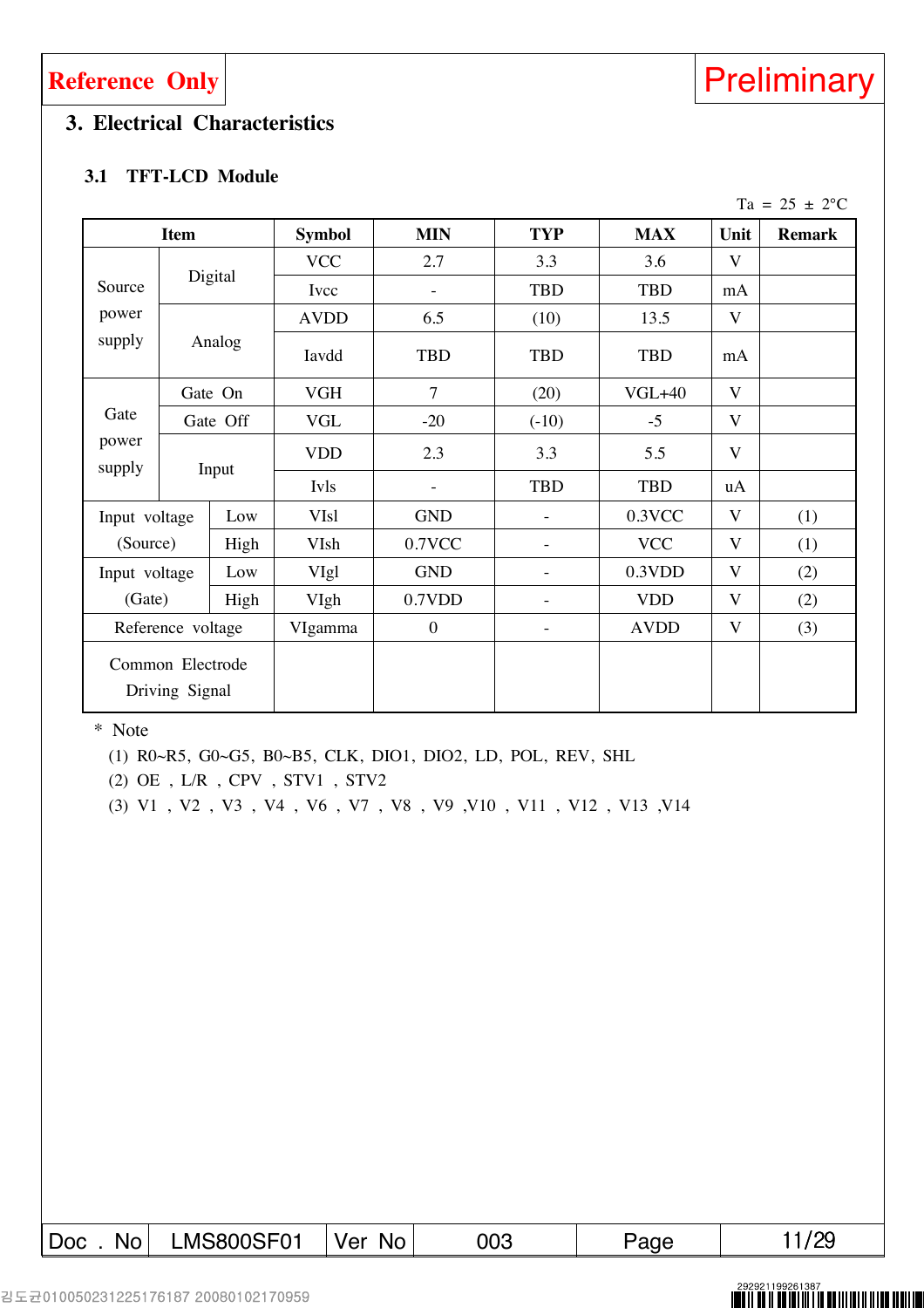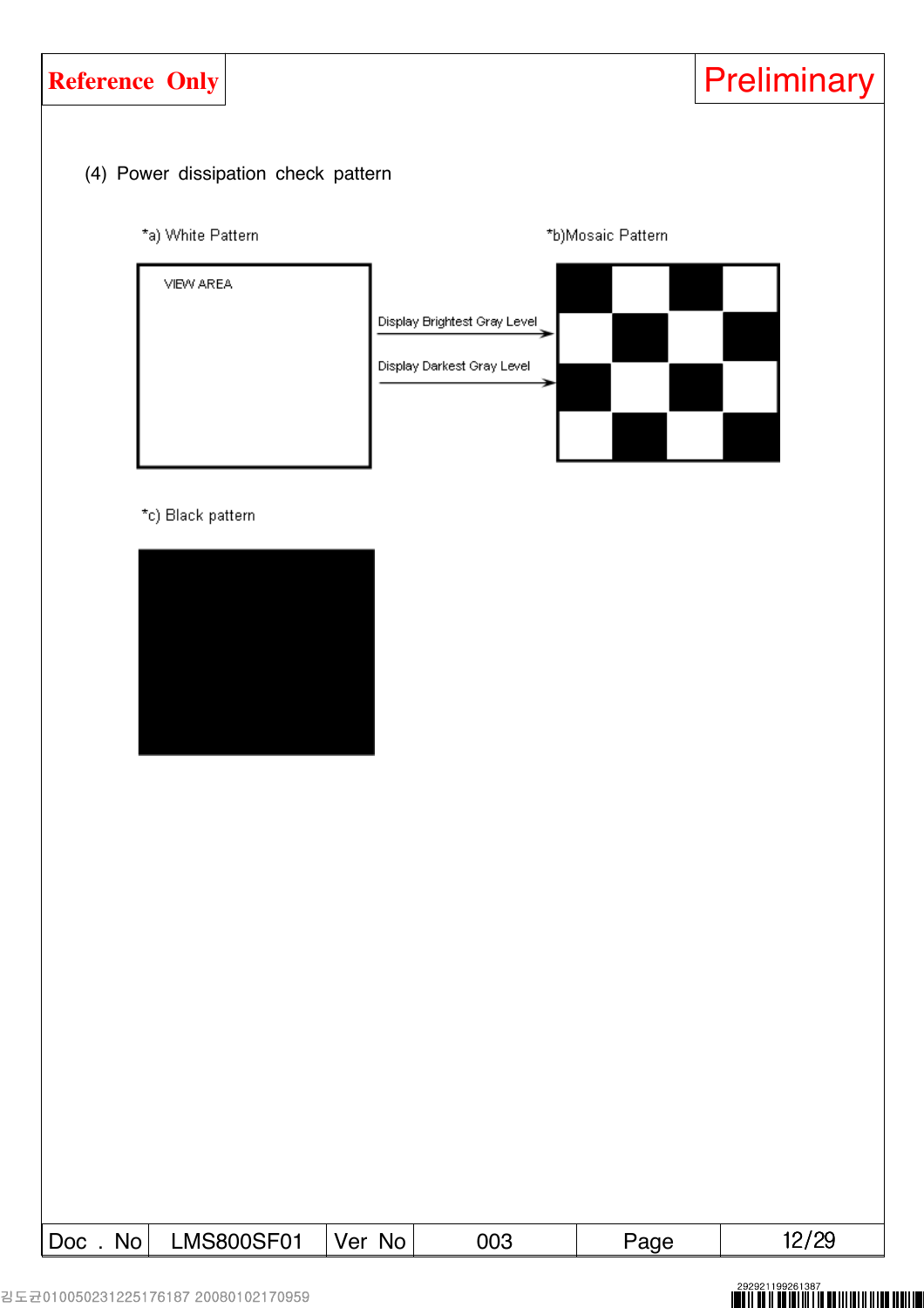### **3.2 Back-Light unit**

| <b>Item</b>          | <b>Symbol</b> | <b>MIN</b> | <b>TYP</b> | <b>MAX</b> | Unit                    | <b>Note</b>         |
|----------------------|---------------|------------|------------|------------|-------------------------|---------------------|
| Lamp current         | IL            | <b>TBD</b> | 7.0        | <b>TBD</b> | mArms                   | (1)                 |
| Lamp voltage         | VL            |            | <b>TBD</b> |            | <b>Vrms</b>             | (2)                 |
| Power consumption    | PL            |            | TBD        |            | W                       |                     |
| Lamp frequency       | <b>FR</b>     | <b>TBD</b> | <b>TBD</b> | <b>TBD</b> | KHz                     | (3)                 |
|                      |               |            | -          | <b>TBD</b> | <b>V</b> <sub>rms</sub> | $Ta = +25^{\circ}C$ |
| Lamp startup voltage | <b>VS</b>     |            |            | <b>TBD</b> | <b>Vrms</b>             | $Ta = +0^{\circ}C$  |
| Lamp life time       |               | <b>TBD</b> |            |            | Hour                    | (4)                 |

### \* Note

(1) Current range that lifetime and reliability can be guaranteed.

Lamp current is measured with high frequency current meter as shown below.



(2) The waveform of the inverter output voltage must be area symmetric.

- (3) Lamp frequency may produce interference with horizontal synchronous frequency and may cause line flow on the display. Therefore lamp frequency should be detached from the horizontal synchronous frequency and its harmonics as far as possible in order to avoid interference.
- (4) Lamp life time is defined as the time when the brightness of the panel not to become less than 50% of the original value in the continuous operation under the condition of lamp allowed current at the ambient temperature  $25\pm5\degree$ C.

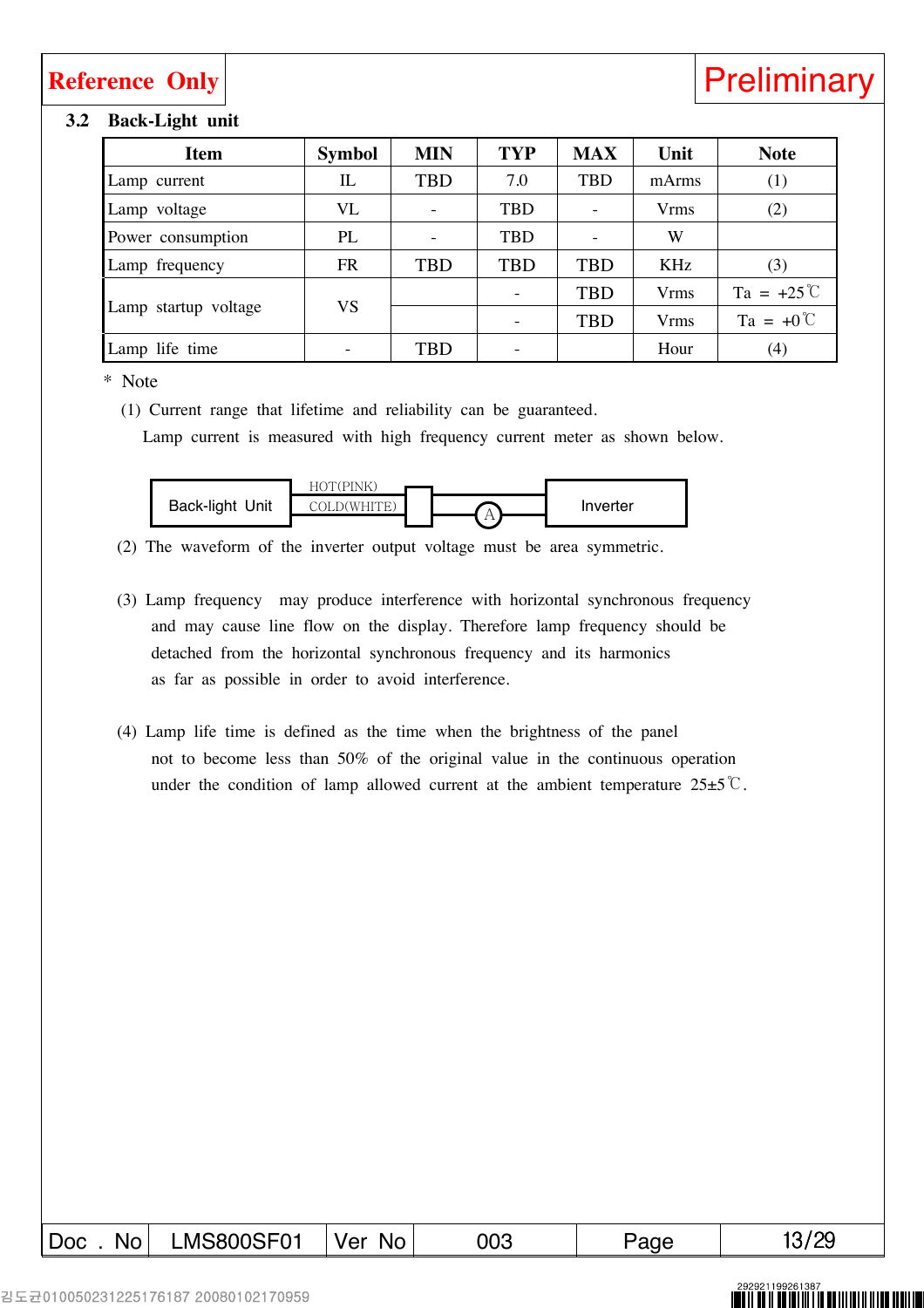

###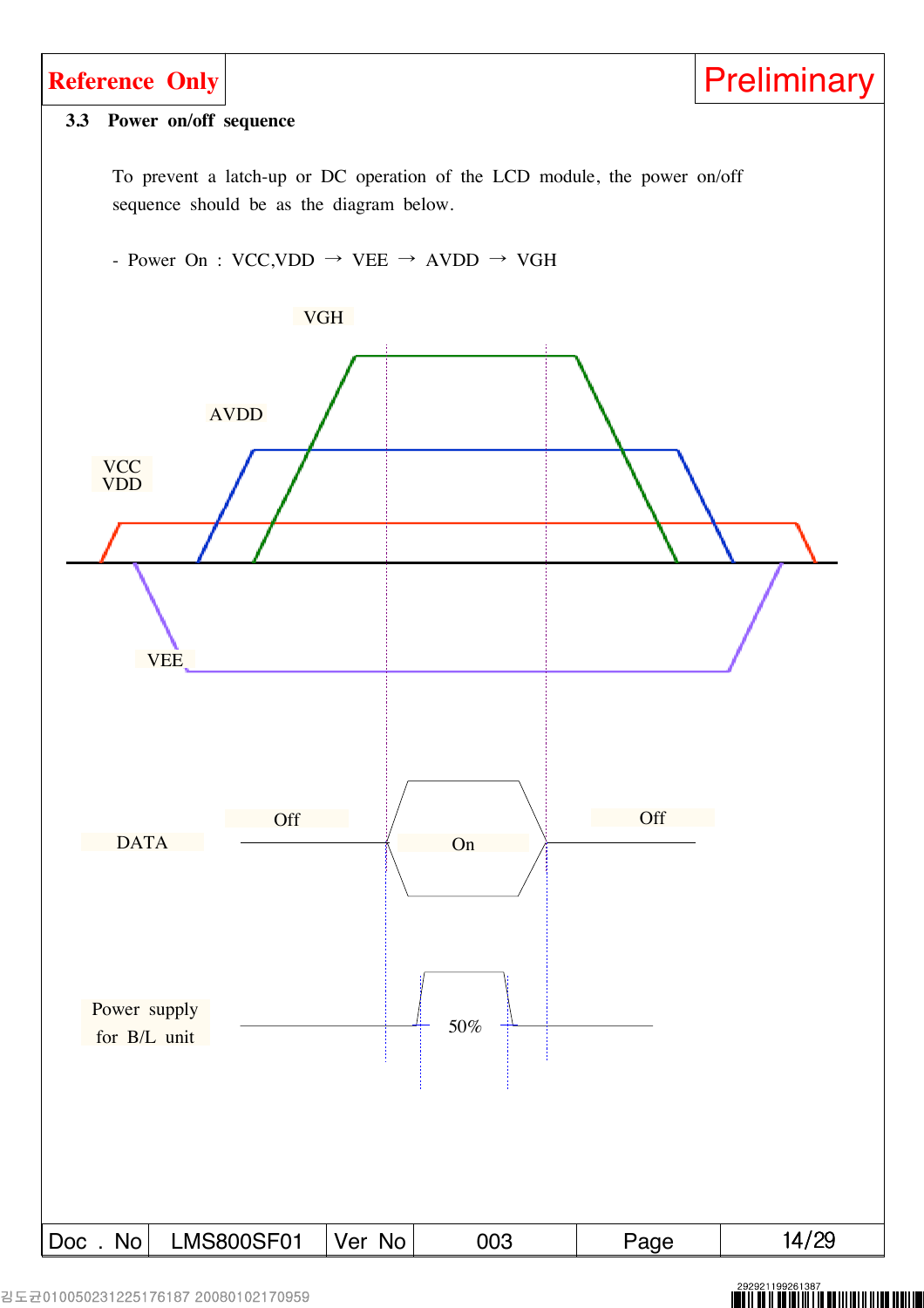

###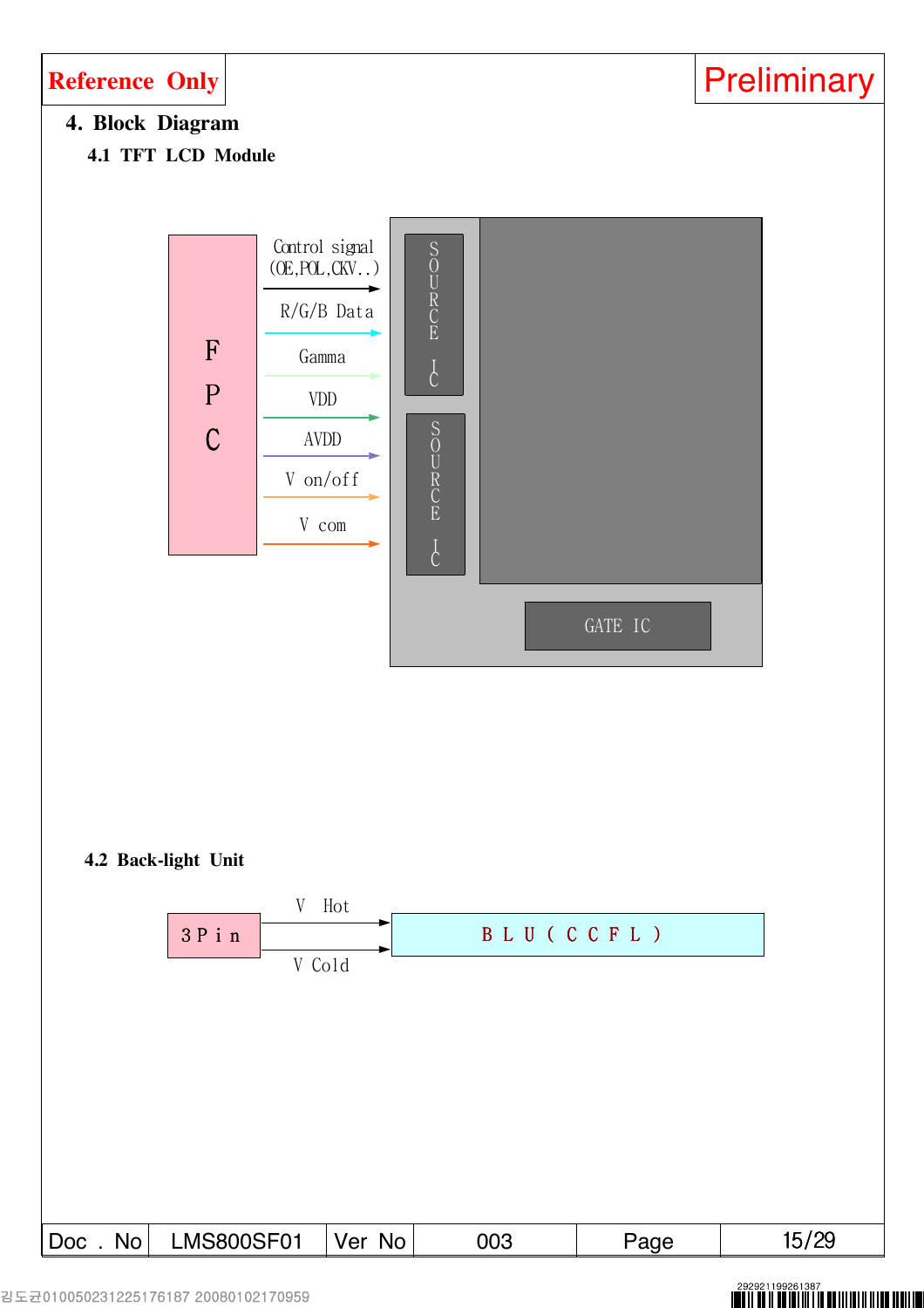### **5. Input Terminal Pin Assignment**

**5.1 Input Signal & Power**(TTL, Connector : )

| Pin No         | <b>Symbol</b>  | <b>Function</b>                   | <b>Remark</b> |
|----------------|----------------|-----------------------------------|---------------|
| 1              | <b>VCOM</b>    | <b>VCOM</b>                       |               |
| $\overline{2}$ | N.C            | No connection                     |               |
| 3              | <b>GND</b>     | Ground                            |               |
| 4              | N.C            | No connection                     |               |
| 5              | DIO1           | Start pulse of source IC          |               |
| 6              | <b>VCC</b>     | Power supply for digital (Source) |               |
| 7              | <b>SHL</b>     | Source IC output direction        |               |
| 8              | <b>CLK</b>     | Source IC clock                   |               |
| 9              | R <sub>0</sub> | Red data LSB                      |               |
| 10             | R1             | Red data                          |               |
| 11             | R2             | Red data (Note 6-2)               |               |
| 12             | R <sub>3</sub> | Red data (Note 6-2)               |               |
| 13             | R <sub>4</sub> | Red data (Note 6-2)               |               |
| 14             | R <sub>5</sub> | Red data MSB (Note 6-2)           |               |
| 15             | G <sub>0</sub> | Green data LSB (Note 6-2)         |               |
| 16             | G <sub>1</sub> | Green data (Note 6-2)             |               |
| 17             | G2             | Green data (Note 6-2)             |               |
| 18             | G <sub>3</sub> | Green data (Note 6-2)             |               |
| 19             | G4             | Green data (Note 6-2)             |               |
| 20             | G <sub>5</sub> | Green data MSB (Note 6-2)         |               |
| 21             | <b>AVDD</b>    | Power supply for analog (Source)  |               |
| 22             | V1             | Reference voltage (Note 6-3,4)    |               |
| 23             | V <sub>2</sub> | Reference voltage (Note 6-3,4)    |               |
| 24             | V3             | Reference voltage (Note 6-3,4)    |               |
| 25             | V <sub>4</sub> | Reference voltage (Note 6-3,4)    |               |
| 26             | V <sub>5</sub> | Reference voltage (Note 6-3,4)    |               |
| 27             | V <sub>6</sub> | Reference voltage (Note 6-3,4)    |               |
| 28             | V7             | Reference voltage (Note 6-3,4)    |               |
| 29             | V8             | Reference voltage (Note 6-3,4)    |               |
| 30             | V <sub>9</sub> | Reference voltage (Note 6-3,4)    |               |

 $\text{Doc}$  . No LMS800SF01 Ver No 003 Page 16/29

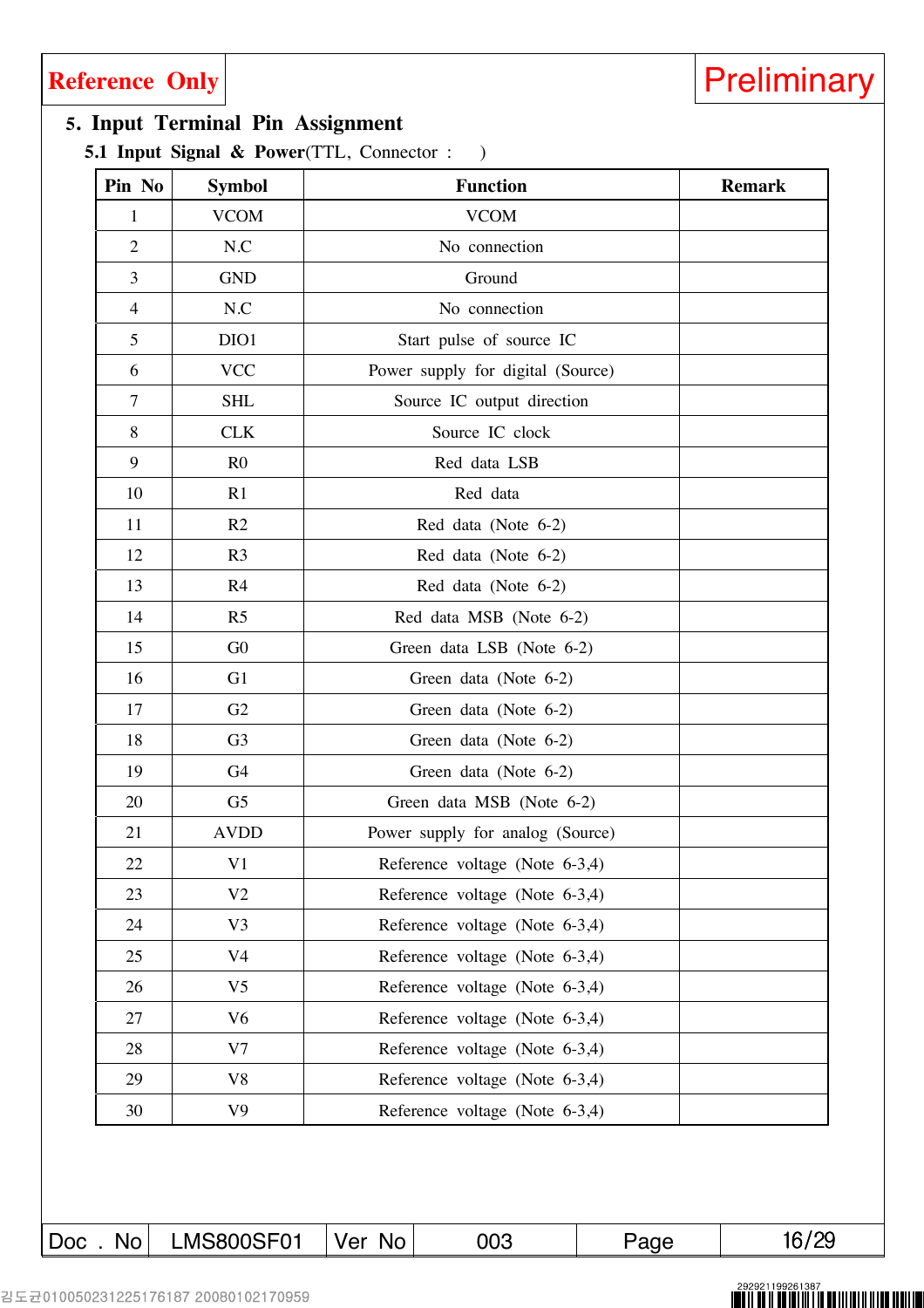### **Reference Only**

| Preliminary |  |  |
|-------------|--|--|
|             |  |  |
|             |  |  |
|             |  |  |

| Pin No | <b>Symbol</b>    |                                     | <b>Remark</b>                              |  |
|--------|------------------|-------------------------------------|--------------------------------------------|--|
| 31     | V10              |                                     | Reference voltage (Note 6-3,4)             |  |
| 32     | V11              | Reference voltage (Note 6-3,4)      |                                            |  |
| 33     | V12              | Reference voltage (Note 6-3,4)      |                                            |  |
| 34     | V13              |                                     | Reference voltage (Note 6-3,4)             |  |
| 35     | V14              |                                     | Reference voltage (Note 6-3,4)             |  |
| 36     | B <sub>0</sub>   |                                     | Blue data LSB (Note 6-2)                   |  |
| 37     | B1               |                                     | Blue data (Note 6-2)                       |  |
| 38     | B2               |                                     | Blue data (Note 6-2)                       |  |
| 39     | B <sub>3</sub>   |                                     | Blue data (Note $6-2$ )                    |  |
| 40     | <b>B4</b>        |                                     | Blue data (Note 6-2)                       |  |
| 41     | B <sub>5</sub>   |                                     | Blue data MSB (Note 6-2)                   |  |
| 42     | <b>LD</b>        |                                     | Data Transfer (Source IC)                  |  |
| 43     | <b>REV</b>       |                                     | Data inversion (Source IC, connect to GND) |  |
| 44     | POL              |                                     | Data polarity inversion (Note 6-3)         |  |
| 45     | <b>GND</b>       |                                     | Ground                                     |  |
| 46     | DIO <sub>2</sub> |                                     | Start pulse of source IC (Note 6-1)        |  |
| 47     | <b>VCOM</b>      |                                     |                                            |  |
| 48     | <b>OE</b>        | Gate IC Enable controle pulse input |                                            |  |
| 49     | L/R              | Gate IC output direction (Note 6-1) |                                            |  |
| 50     | <b>CPV</b>       |                                     | Gate IC clock                              |  |
| 51     | STV2             |                                     | Start pulse of Gate IC (Note 6-1)          |  |
| 52     | STV1             |                                     | Start pulse of Gate IC (Note 6-1)          |  |
| 53     | N.C              |                                     | No connection                              |  |
| 54     | <b>VGH</b>       |                                     | Power supply for gate On(Gate IC)          |  |
| 55     | $N.C$            |                                     | No connection                              |  |
| 56     | <b>VEE</b>       |                                     | Power supply for Gate Off (Gate IC)        |  |
| 57     | N.C              |                                     | No connection                              |  |
| 58     | <b>VDD</b>       | Power supply for digital (Gate)     |                                            |  |
| 59     | $N.C$            |                                     |                                            |  |
|        | <b>VCOM</b>      |                                     |                                            |  |

###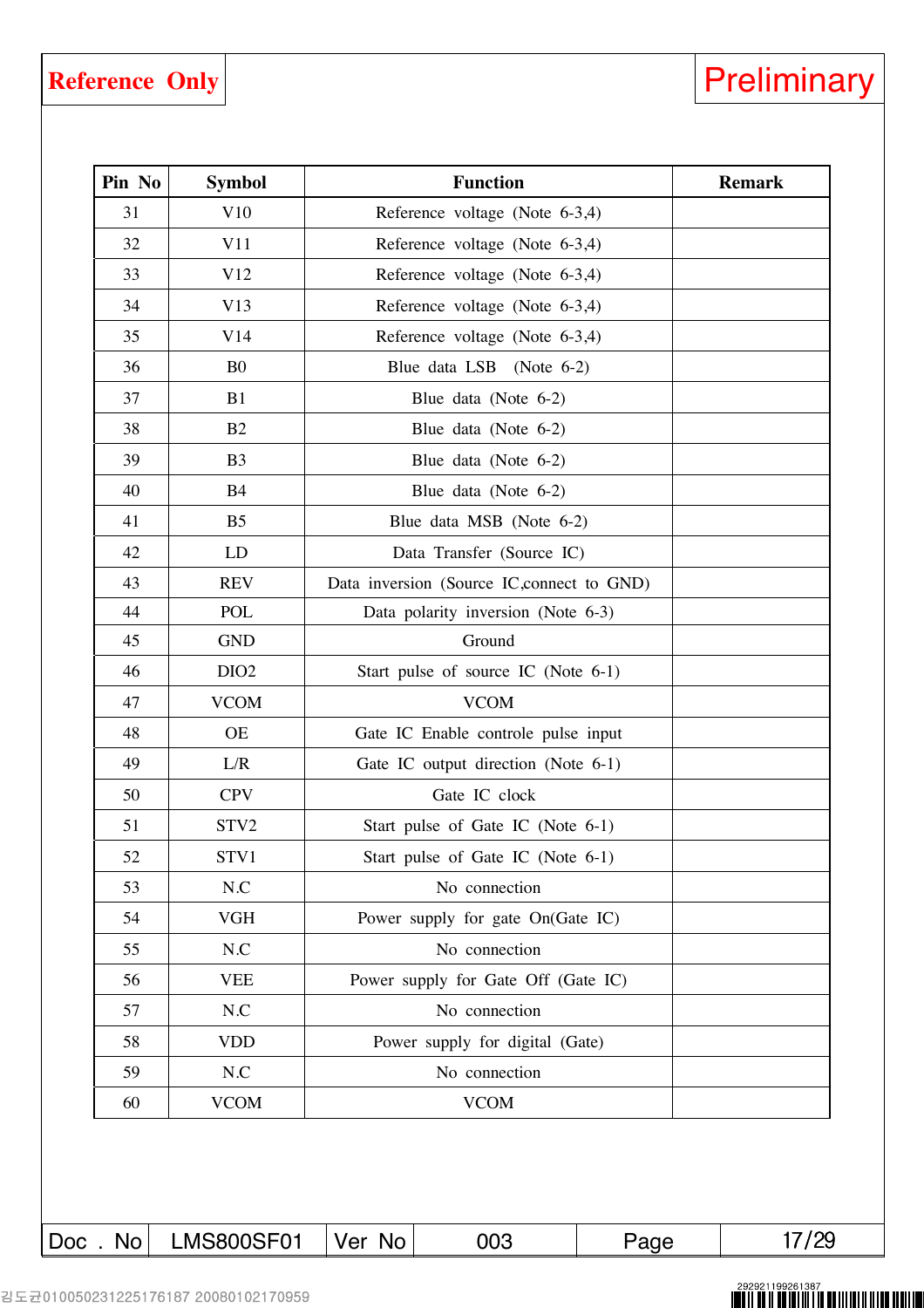### **5.2 Back light unit (Connector : TBD)**

| Pin No | <b>Symbol</b> | Color | <b>Function</b> |
|--------|---------------|-------|-----------------|
|        | НОТ           | Pink  | High voltage    |
|        | NС            |       | No connection   |
|        | COLD          | White | Low voltage     |

| <b>LMS800SF01</b><br>No.<br>No.<br>-ver<br>∣ Doc | 003 | aue. |  |
|--------------------------------------------------|-----|------|--|
|--------------------------------------------------|-----|------|--|

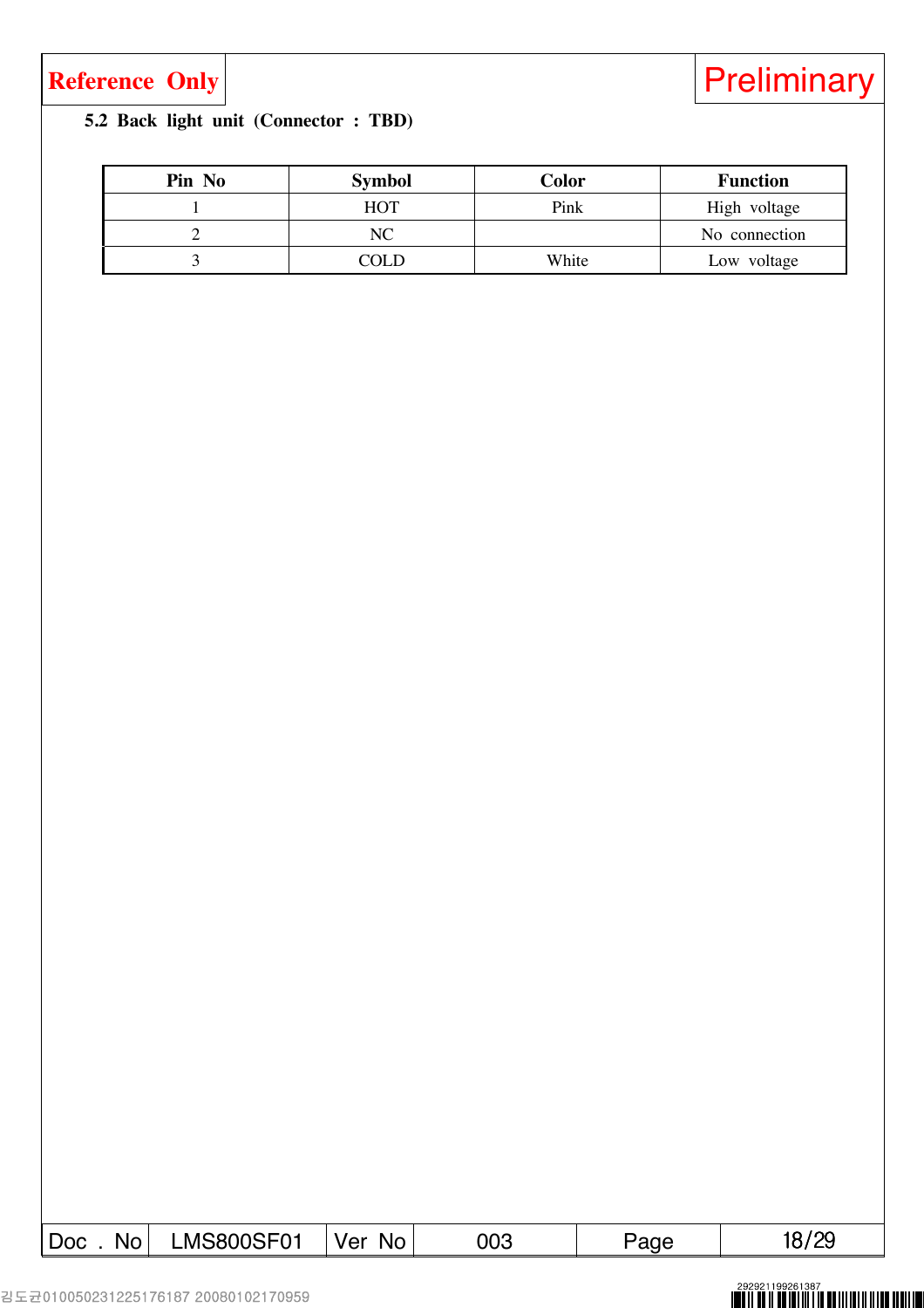|              |                              | <b>DATA SIGNAL</b> |                  |                  |                      |                      |                  |                  |                  |                  |                      |                      |                  |                      |                  |                      |                      |                      |                      |                              |
|--------------|------------------------------|--------------------|------------------|------------------|----------------------|----------------------|------------------|------------------|------------------|------------------|----------------------|----------------------|------------------|----------------------|------------------|----------------------|----------------------|----------------------|----------------------|------------------------------|
|              |                              |                    |                  |                  |                      |                      |                  |                  |                  |                  |                      |                      |                  |                      |                  |                      |                      |                      |                      | <b>GRAY</b>                  |
| <b>COLOR</b> | <b>DISPLAY</b>               |                    |                  | <b>RED</b>       |                      |                      |                  |                  |                  | <b>GREEN</b>     |                      |                      |                  |                      |                  |                      | <b>BLUE</b>          |                      |                      | <b>SCALE</b><br><b>LEVEL</b> |
|              |                              | $_{\rm R0}$        | R1               | R <sub>2</sub>   | R <sub>3</sub>       | R4                   | R <sub>5</sub>   | G <sub>0</sub>   | G1               | G2               | G <sub>3</sub>       | G4                   | G5               | B <sub>0</sub>       | B1               | B2                   | B <sub>3</sub>       | <b>B</b> 4           | B <sub>5</sub>       |                              |
|              | <b>BLACK</b>                 | $\mathbf{0}$       | $\boldsymbol{0}$ | $\overline{0}$   | $\mathbf{0}$         | $\boldsymbol{0}$     | $\overline{0}$   | $\overline{0}$   | $\mathbf{0}$     | $\mathbf{0}$     | $\mathbf{0}$         | $\overline{0}$       | $\boldsymbol{0}$ | $\overline{0}$       | $\mathbf{0}$     | $\mathbf{0}$         | $\overline{0}$       | $\mathbf{0}$         | $\overline{0}$       | $\equiv$                     |
|              | <b>BLUE</b>                  | $\boldsymbol{0}$   | $\boldsymbol{0}$ | $\boldsymbol{0}$ | $\boldsymbol{0}$     | $\boldsymbol{0}$     | $\boldsymbol{0}$ | $\boldsymbol{0}$ | $\boldsymbol{0}$ | $\boldsymbol{0}$ | $\boldsymbol{0}$     | $\mathbf{0}$         | $\boldsymbol{0}$ | 1                    | 1                | $\mathbf{1}$         | 1                    | 1                    | 1                    | $\sim$                       |
|              | <b>GREEN</b>                 | $\boldsymbol{0}$   | $\boldsymbol{0}$ | $\boldsymbol{0}$ | $\mathbf{0}$         | $\boldsymbol{0}$     | $\boldsymbol{0}$ | $\mathbf{1}$     | $\mathbf{1}$     | $\mathbf{1}$     | $\mathbf{1}$         | $\mathbf{1}$         | 1                | $\boldsymbol{0}$     | $\boldsymbol{0}$ | $\boldsymbol{0}$     | $\boldsymbol{0}$     | $\mathbf{0}$         | $\boldsymbol{0}$     | ÷,                           |
| <b>BASIC</b> | <b>CYAN</b>                  | $\boldsymbol{0}$   | 0                | $\boldsymbol{0}$ | $\boldsymbol{0}$     | 0                    | $\bf{0}$         | 1                | -1               | $\mathbf{1}$     | 1                    | $\mathbf{1}$         | $\mathbf{1}$     | $\mathbf{1}$         | 1                | $\mathbf{1}$         | 1                    | 1                    | $\mathbf{1}$         | $\blacksquare$               |
| <b>COLOR</b> | <b>RED</b>                   | $\mathbf{1}$       | 1                | 1                | 1                    | 1                    | 1                | $\boldsymbol{0}$ | $\boldsymbol{0}$ | $\mathbf{0}$     | $\mathbf{0}$         | $\overline{0}$       | $\boldsymbol{0}$ | $\boldsymbol{0}$     | $\boldsymbol{0}$ | $\boldsymbol{0}$     | $\mathbf{0}$         | $\boldsymbol{0}$     | $\boldsymbol{0}$     | $\equiv$                     |
|              | <b>MAGENTA</b>               | $\mathbf{1}$       | $\mathbf{1}$     | $\mathbf{1}$     | $\mathbf{1}$         | $\mathbf{1}$         | $\mathbf{1}$     | $\boldsymbol{0}$ | $\boldsymbol{0}$ | $\boldsymbol{0}$ | $\boldsymbol{0}$     | $\mathbf{0}$         | $\boldsymbol{0}$ | $\mathbf{1}$         | $\mathbf{1}$     | $\mathbf{1}$         | $\mathbf{1}$         | 1                    | $\mathbf{1}$         | $\overline{a}$               |
|              | <b>YELLOW</b>                | 1                  | 1                | 1                | 1                    | 1                    | 1                | 1                | -1               | 1                | 1                    | 1                    | $\mathbf{1}$     | $\mathbf{0}$         | $\mathbf{0}$     | $\mathbf{0}$         | $\mathbf{0}$         | $\mathbf{0}$         | $\mathbf{0}$         | $\blacksquare$               |
|              | <b>WHITE</b>                 | $\mathbf{1}$       | $\mathbf{1}$     | $\mathbf{1}$     | $\mathbf{1}$         | $\mathbf{1}$         | $\mathbf{1}$     | $\mathbf{1}$     | $\mathbf{1}$     | $\mathbf{1}$     | 1                    | $\mathbf{1}$         | 1                | 1                    | $\mathbf{1}$     | $\mathbf{1}$         | $\mathbf{1}$         | $\mathbf{1}$         | $\mathbf{1}$         | $\blacksquare$               |
|              | <b>BLACK</b>                 | $\boldsymbol{0}$   | $\boldsymbol{0}$ | $\boldsymbol{0}$ | $\boldsymbol{0}$     | 0                    | $\boldsymbol{0}$ | $\boldsymbol{0}$ | $\boldsymbol{0}$ | $\boldsymbol{0}$ | $\boldsymbol{0}$     | $\overline{0}$       | $\bf{0}$         | $\boldsymbol{0}$     | $\boldsymbol{0}$ | $\boldsymbol{0}$     | $\overline{0}$       | $\boldsymbol{0}$     | 0                    | R <sub>0</sub>               |
|              |                              | 1                  | $\mathbf{0}$     | $\mathbf{0}$     | $\mathbf{0}$         | $\boldsymbol{0}$     | $\mathbf{0}$     | $\mathbf{0}$     | $\mathbf{0}$     | $\mathbf{0}$     | $\mathbf{0}$         | $\overline{0}$       | $\boldsymbol{0}$ | $\mathbf{0}$         | $\mathbf{0}$     | $\mathbf{0}$         | $\mathbf{0}$         | $\mathbf{0}$         | $\mathbf{0}$         | R1                           |
| <b>GRAY</b>  | <b>DARK</b><br>↑             | $\boldsymbol{0}$   | $\mathbf{1}$     | $\mathbf{0}$     | $\mathbf{0}$         | $\boldsymbol{0}$     | $\boldsymbol{0}$ | $\boldsymbol{0}$ | $\boldsymbol{0}$ | $\boldsymbol{0}$ | $\mathbf{0}$         | $\boldsymbol{0}$     | $\boldsymbol{0}$ | $\boldsymbol{0}$     | $\mathbf{0}$     | $\boldsymbol{0}$     | $\mathbf{0}$         | $\boldsymbol{0}$     | 0                    | R <sub>2</sub>               |
| <b>SCALE</b> |                              | $\ddot{\cdot}$     | $\ddot{\cdot}$   | $\ddot{\cdot}$   | $\ddot{\phantom{a}}$ | $\ddot{\phantom{a}}$ | $\ddot{\cdot}$   | :                | $\ddot{\cdot}$   | $\ddot{\cdot}$   | $\ddot{\phantom{a}}$ | $\ddot{\phantom{a}}$ | $\ddot{\cdot}$   | $\ddot{\phantom{a}}$ | $\ddot{\cdot}$   | $\ddot{\phantom{a}}$ | $\ddot{\cdot}$       | $\ddot{\cdot}$       | $\ddot{\phantom{a}}$ | R3~R60                       |
| OF RED       | $\downarrow$<br><b>LIGHT</b> | ÷                  | $\ddot{\cdot}$   | $\ddot{\cdot}$   | $\ddot{\cdot}$       | $\ddot{\phantom{a}}$ | $\ddot{\cdot}$   | $\ddot{\cdot}$   | $\ddot{\cdot}$   | $\ddot{\cdot}$   | $\ddot{\phantom{a}}$ | $\ddot{\cdot}$       | $\ddot{\cdot}$   | $\ddot{\cdot}$       | $\ddot{\cdot}$   | $\ddot{\cdot}$       | $\ddot{\phantom{a}}$ | ÷                    | $\ddot{\cdot}$       |                              |
|              |                              | $\mathbf{1}$       | $\bf{0}$         | 1                | 1                    | 1                    | 1                | $\bf{0}$         | $\bf{0}$         | $\bf{0}$         | $\bf{0}$             | 0                    | $\boldsymbol{0}$ | $\boldsymbol{0}$     | $\bf{0}$         | $\boldsymbol{0}$     | $\boldsymbol{0}$     | $\boldsymbol{0}$     | $\boldsymbol{0}$     | <b>R61</b>                   |
|              |                              | $\mathbf{0}$       | $\mathbf{1}$     | $\mathbf{1}$     | 1                    | $\mathbf{1}$         | $\mathbf{1}$     | $\boldsymbol{0}$ | $\boldsymbol{0}$ | $\boldsymbol{0}$ | $\mathbf{0}$         | $\boldsymbol{0}$     | $\boldsymbol{0}$ | $\boldsymbol{0}$     | $\mathbf{0}$     | $\boldsymbol{0}$     | $\mathbf{0}$         | $\boldsymbol{0}$     | $\boldsymbol{0}$     | R <sub>62</sub>              |
|              | <b>RED</b>                   | -1                 | 1                | 1                | $\mathbf{1}$         | 1                    | 1                | $\boldsymbol{0}$ | $\mathbf{0}$     | $\mathbf{0}$     | $\mathbf{0}$         | $\overline{0}$       | $\boldsymbol{0}$ | $\boldsymbol{0}$     | $\mathbf{0}$     | $\boldsymbol{0}$     | $\mathbf{0}$         | $\mathbf{0}$         | $\boldsymbol{0}$     | R <sub>63</sub>              |
|              | <b>BLACK</b>                 | $\boldsymbol{0}$   | $\boldsymbol{0}$ | $\mathbf{0}$     | $\mathbf{0}$         | $\boldsymbol{0}$     | $\mathbf{0}$     | $\mathbf{0}$     | $\mathbf{0}$     | $\mathbf{0}$     | $\mathbf{0}$         | $\overline{0}$       | $\boldsymbol{0}$ | $\boldsymbol{0}$     | $\mathbf{0}$     | $\mathbf{0}$         | $\mathbf{0}$         | $\mathbf{0}$         | $\boldsymbol{0}$     | G <sub>0</sub>               |
|              |                              | $\bf{0}$           | $\bf{0}$         | $\boldsymbol{0}$ | $\boldsymbol{0}$     | 0                    | $\bf{0}$         | 1                | $\boldsymbol{0}$ | $\boldsymbol{0}$ | $\bf{0}$             | 0                    | 0                | $\boldsymbol{0}$     | $\bf{0}$         | $\boldsymbol{0}$     | $\boldsymbol{0}$     | $\boldsymbol{0}$     | 0                    | G1                           |
| <b>GRAY</b>  | <b>DARK</b><br>$\uparrow$    | $\mathbf{0}$       | $\mathbf{0}$     | $\boldsymbol{0}$ | $\boldsymbol{0}$     | $\boldsymbol{0}$     | $\mathbf{0}$     | $\boldsymbol{0}$ | 1                | $\boldsymbol{0}$ | $\boldsymbol{0}$     | $\boldsymbol{0}$     | $\boldsymbol{0}$ | $\boldsymbol{0}$     | $\boldsymbol{0}$ | $\boldsymbol{0}$     | $\mathbf{0}$         | $\boldsymbol{0}$     | $\boldsymbol{0}$     | G2                           |
| <b>SCALE</b> |                              | $\ddot{\cdot}$     |                  |                  | $\ddot{\phantom{a}}$ | $\ddot{\cdot}$       | $\ddot{\cdot}$   | $\ddot{\cdot}$   |                  |                  | $\ddot{\phantom{a}}$ | $\ddot{\cdot}$       | $\ddot{\cdot}$   | $\ddot{\cdot}$       |                  |                      | $\ddot{\cdot}$       | $\ddot{\cdot}$       | $\ddot{\cdot}$       | $G3 \sim G60$                |
| OF           | $\downarrow$                 | $\ddot{\cdot}$     |                  |                  | $\ddot{\cdot}$       | $\ddot{\cdot}$       | $\ddot{\cdot}$   | $\ddot{\cdot}$   |                  |                  | $\ddot{\phantom{a}}$ | $\ddot{\cdot}$       | $\ddot{\cdot}$   | $\ddot{\cdot}$       |                  |                      | $\ddot{\cdot}$       | $\ddot{\phantom{a}}$ | $\ddot{\phantom{a}}$ |                              |
| <b>GREEN</b> | <b>LIGHT</b>                 | $\bf{0}$           | $\boldsymbol{0}$ | $\mathbf{0}$     | $\mathbf{0}$         | 0                    | $\boldsymbol{0}$ | 1                | $\boldsymbol{0}$ | $\mathbf{1}$     | $\mathbf{1}$         | $\mathbf{1}$         | 1                | $\boldsymbol{0}$     | $\mathbf{0}$     | $\mathbf{0}$         | $\mathbf{0}$         | $\mathbf{0}$         | $\boldsymbol{0}$     | G61                          |
|              |                              | $\boldsymbol{0}$   | $\bf{0}$         | $\boldsymbol{0}$ | $\bf{0}$             | 0                    | $\bf{0}$         | $\boldsymbol{0}$ | -1               | $\mathbf{1}$     | $\mathbf{1}$         | $\mathbf{1}$         | 1                | $\boldsymbol{0}$     | $\boldsymbol{0}$ | $\boldsymbol{0}$     | $\boldsymbol{0}$     | $\boldsymbol{0}$     | 0                    | G62                          |
|              | <b>GREEN</b>                 | $\mathbf{0}$       | $\boldsymbol{0}$ | $\boldsymbol{0}$ | $\mathbf{0}$         | 0                    | $\mathbf{0}$     | 1                | 1                | 1                | $\mathbf{1}$         | 1                    | 1                | $\boldsymbol{0}$     | $\mathbf{0}$     | $\mathbf{0}$         | $\mathbf{0}$         | $\mathbf{0}$         | $\mathbf{0}$         | G63                          |
|              | <b>BLACK</b>                 | $\boldsymbol{0}$   | $\boldsymbol{0}$ | $\boldsymbol{0}$ | $\boldsymbol{0}$     | $\boldsymbol{0}$     | $\boldsymbol{0}$ | $\boldsymbol{0}$ | $\boldsymbol{0}$ | $\boldsymbol{0}$ | $\boldsymbol{0}$     | $\boldsymbol{0}$     | $\boldsymbol{0}$ | $\boldsymbol{0}$     | $\boldsymbol{0}$ | $\boldsymbol{0}$     | $\boldsymbol{0}$     | $\boldsymbol{0}$     | $\boldsymbol{0}$     | B <sub>0</sub>               |
|              |                              | $\boldsymbol{0}$   | $\boldsymbol{0}$ | $\boldsymbol{0}$ | $\boldsymbol{0}$     | $\boldsymbol{0}$     | $\boldsymbol{0}$ | $\boldsymbol{0}$ | $\boldsymbol{0}$ | $\boldsymbol{0}$ | $\boldsymbol{0}$     | $\boldsymbol{0}$     | $\boldsymbol{0}$ | $\mathbf{1}$         | $\boldsymbol{0}$ | $\boldsymbol{0}$     | $\boldsymbol{0}$     | $\boldsymbol{0}$     | 0                    | B1                           |
| <b>GRAY</b>  | <b>DARK</b><br>$\uparrow$    | $\boldsymbol{0}$   | $\boldsymbol{0}$ | $\boldsymbol{0}$ | $\boldsymbol{0}$     | 0                    | $\bf{0}$         | $\boldsymbol{0}$ | $\boldsymbol{0}$ | $\boldsymbol{0}$ | $\boldsymbol{0}$     | $\bf{0}$             | $\boldsymbol{0}$ | $\boldsymbol{0}$     | $\mathbf{1}$     | $\boldsymbol{0}$     | $\boldsymbol{0}$     | $\boldsymbol{0}$     | $\boldsymbol{0}$     | B2                           |
| <b>SCALE</b> |                              | $\ddot{\cdot}$     | $\colon$         | $\ddot{\cdot}$   | $\ddot{\cdot}$       | :                    | $\ddot{\cdot}$   | $\ddot{\cdot}$   | $\ddot{\cdot}$   | $\ddot{\cdot}$   | $\ddot{\phantom{a}}$ | $\ddot{\phantom{a}}$ | $\ddot{\cdot}$   | $\ddot{\cdot}$       | $\ddot{\cdot}$   | $\ddot{\cdot}$       | $\ddot{\cdot}$       | $\ddot{\phantom{a}}$ | $\ddot{\phantom{a}}$ | B3~B60                       |
| OF BLUE      | $\downarrow$                 | $\ddot{\cdot}$     | $\ddot{\cdot}$   | $\colon$         | $\ddot{\cdot}$       | $\ddot{\phantom{a}}$ | $\vdots$         | $\ddot{\cdot}$   | $\ddot{\cdot}$   | $\ddot{\cdot}$   | $\ddot{\cdot}$       | $\ddot{\cdot}$       | $\ddot{\cdot}$   | $\ddot{\cdot}$       | $\ddot{\cdot}$   | $\ddot{\cdot}$       | $\ddot{\cdot}$       | $\ddot{\cdot}$       | $\ddot{\cdot}$       |                              |
|              | <b>LIGHT</b>                 | $\boldsymbol{0}$   | $\boldsymbol{0}$ | $\boldsymbol{0}$ | $\boldsymbol{0}$     | $\boldsymbol{0}$     | $\boldsymbol{0}$ | $\boldsymbol{0}$ | $\boldsymbol{0}$ | $\boldsymbol{0}$ | $\boldsymbol{0}$     | $\boldsymbol{0}$     | $\boldsymbol{0}$ | $\mathbf{1}$         | $\boldsymbol{0}$ | $\mathbf{1}$         | -1                   | $\mathbf{1}$         | 1                    | <b>B61</b>                   |
|              |                              | $\boldsymbol{0}$   | $\bf{0}$         | $\boldsymbol{0}$ | $\boldsymbol{0}$     | 0                    | $\bf{0}$         | $\boldsymbol{0}$ | $\boldsymbol{0}$ | $\boldsymbol{0}$ | $\boldsymbol{0}$     | $\bf{0}$             | $\boldsymbol{0}$ | $\boldsymbol{0}$     | $\mathbf{1}$     | $\mathbf{1}$         | $\mathbf{1}$         | $\mathbf{1}$         | 1                    | <b>B62</b>                   |
|              | <b>BLUE</b>                  | $\boldsymbol{0}$   | 0                | $\boldsymbol{0}$ | 0                    | 0                    | $\boldsymbol{0}$ | $\boldsymbol{0}$ | $\boldsymbol{0}$ | $\boldsymbol{0}$ | $\boldsymbol{0}$     | 0                    | $\boldsymbol{0}$ | $\mathbf{1}$         | 1                | $\mathbf{1}$         | $\mathbf{1}$         | $\mathbf{1}$         | $\mathbf{1}$         | <b>B63</b>                   |

### **5.3 Input Signal, Basic Display Colors and Gray Scale of Each Colors**

Note)

(1) Definition of Gray : Rn : Red Gray, Gn : Green Gray, Bn : Blue Gray (n = Gray level) (2) Input Signal :  $0 = Low$  level voltage,  $1 = High$  level voltage

 $\text{Doc}$  . No LMS800SF01 Ver No 003 Page 19/29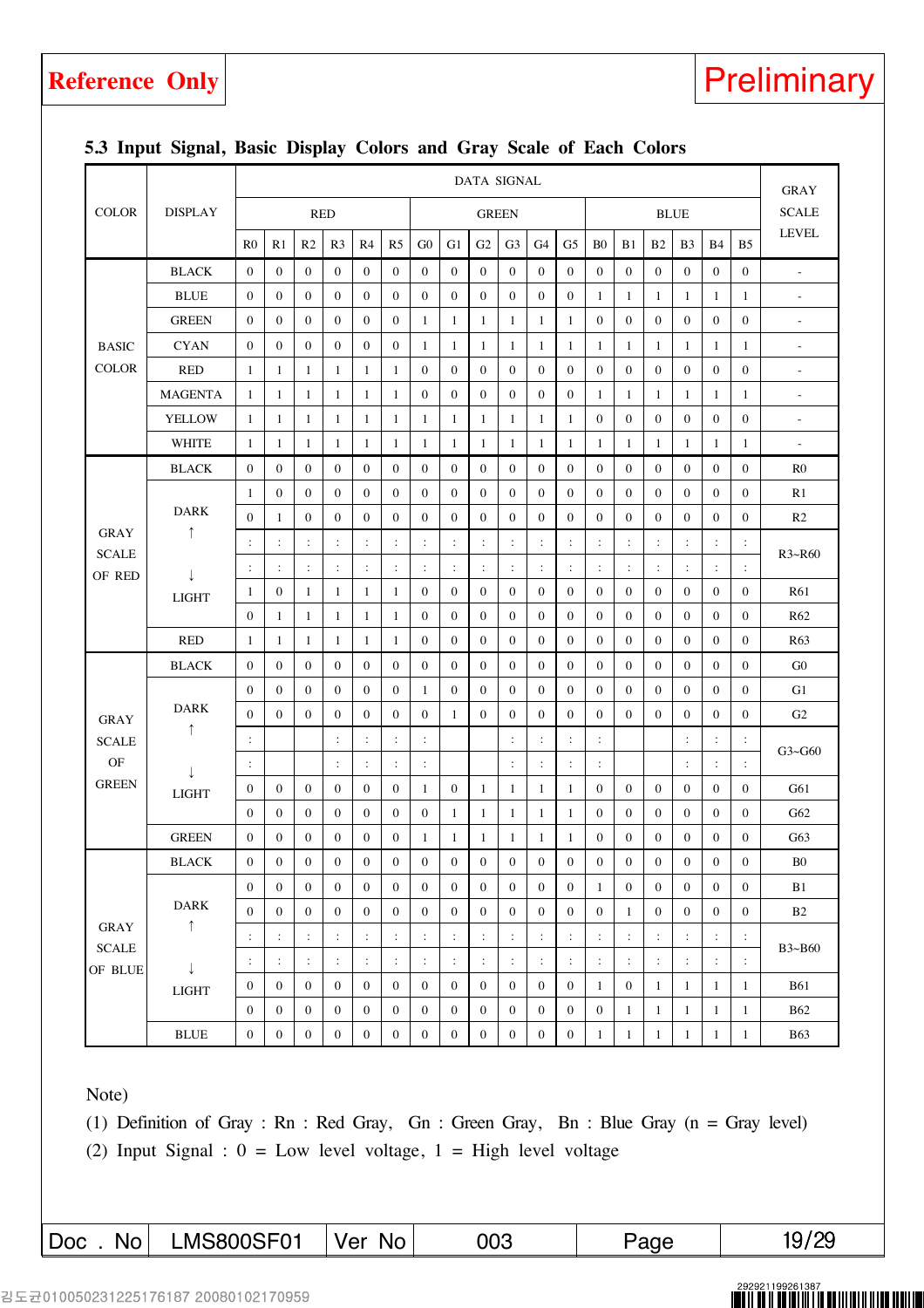

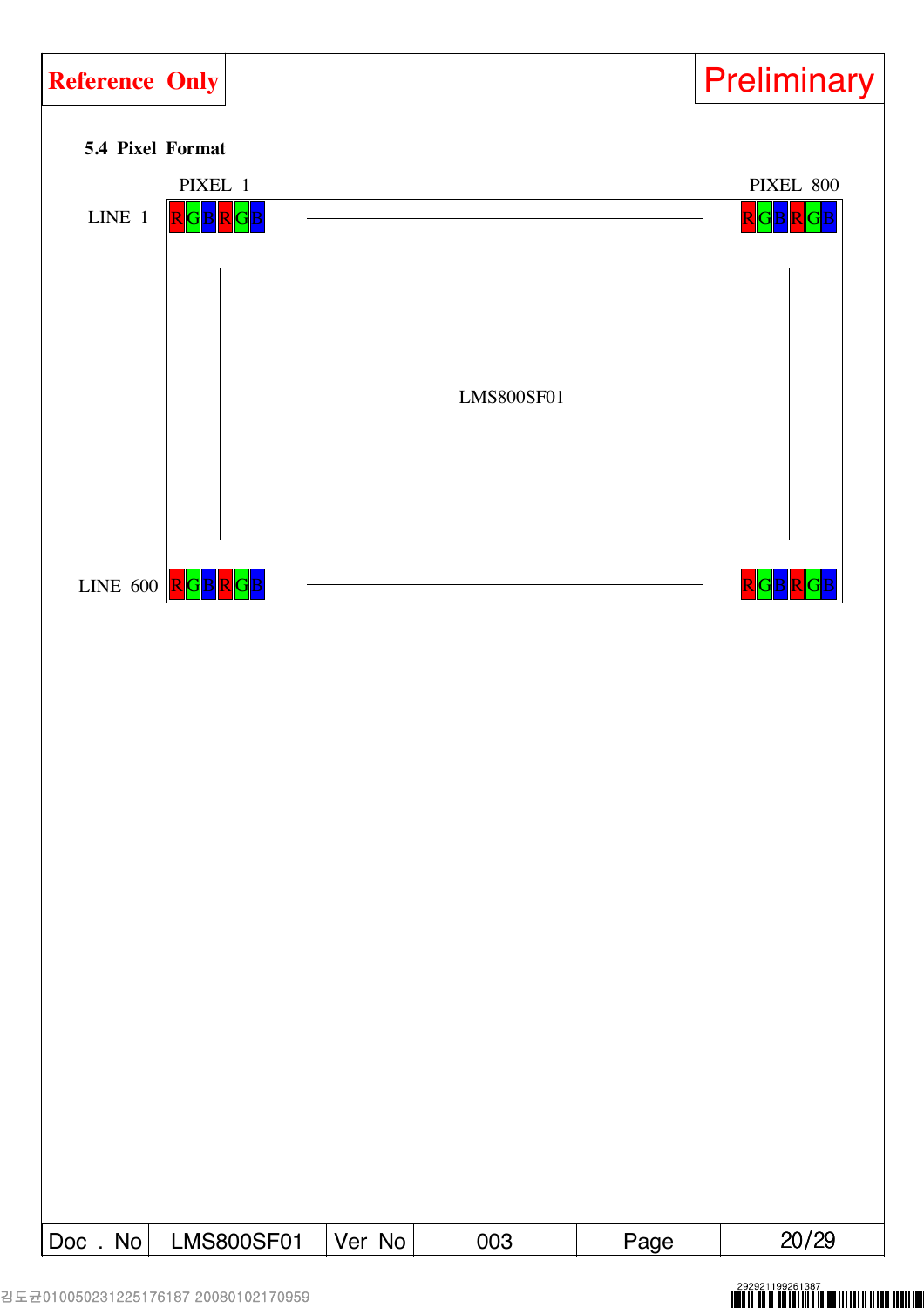### **6. Interface Timing**

### **6.1 Timing Parameters**

|                   |                       | <b>Item</b>        | <b>Symbol</b> | <b>MIN</b>               | <b>TYP</b>               | <b>MAX</b>                   | Unit       | <b>Remark</b> |
|-------------------|-----------------------|--------------------|---------------|--------------------------|--------------------------|------------------------------|------------|---------------|
|                   |                       | frequency          | Fcph          |                          | 33.2                     | 41                           | <b>MHz</b> |               |
|                   | Clock                 | period             | Tcph          |                          | 30.1                     | 24.39                        | ns         |               |
|                   |                       | high level width   | Tcw           | 6                        |                          |                              | ns         |               |
|                   |                       | low level width    | Tcw           | 6                        |                          |                              | $\bf ns$   |               |
|                   |                       | frequency          | Fdio          |                          | 31.5                     | 31.8                         | kHz        |               |
| S                 | <b>Start</b>          | setup time         | Tsudio        | $\overline{4}$           |                          | $\overline{\phantom{m}}$     | ns         |               |
| $\mathbf{O}$      | pulse                 | hold time          | Thdio         | $\overline{2}$           |                          | $\qquad \qquad -$            | ns         |               |
| U                 |                       | start position     | Tlds          | 5                        |                          | $\overline{\phantom{a}}$     | Tcph       |               |
| $\mathbf R$       |                       | frequency          | Fld           | $\qquad \qquad -$        | Fdio                     | $\qquad \qquad -$            | kHz        |               |
| $\mathcal{C}$     | Latch                 | latch position     | Tld           | $\mathbf{1}$             | $\overline{\phantom{m}}$ | $\overline{\phantom{0}}$     | Tcph       |               |
| E                 |                       | pulse width of LD  | Twld          | $\overline{2}$           | $\overline{\phantom{a}}$ | $\overline{\phantom{a}}$     | Tcph       |               |
|                   | Data                  | setup time         | Tsuda         | $\overline{4}$           | $\qquad \qquad -$        | $\qquad \qquad -$            | ns         |               |
|                   |                       | hold time          | Thda          | $\overline{2}$           |                          | $\qquad \qquad \blacksquare$ | ns         |               |
|                   |                       | frequency          | Fpol          | $\overline{\phantom{0}}$ | Fdio                     | $\qquad \qquad -$            | kHz        |               |
|                   | <b>POL</b>            | setup time         | Tsupol        | 6                        |                          | $\overline{\phantom{a}}$     | ns         |               |
|                   |                       | hold time          | Thpol         | 6                        | $\qquad \qquad -$        | $\qquad \qquad -$            | ns         |               |
|                   |                       | frequency          | Fepv          |                          | Fdio                     | $\overline{\phantom{a}}$     | kHz        |               |
|                   |                       | pulse width (Low)  | Tepvh         | 2.5                      | $\qquad \qquad -$        | $\overline{\phantom{a}}$     | <b>us</b>  |               |
|                   | Clock                 | pulse width (High) | Tepvl         | 2.5                      | $\overline{\phantom{a}}$ | $\overline{\phantom{a}}$     | <b>us</b>  |               |
| G<br>$\mathbf{A}$ |                       | pulse width        | Tcpv          | 5                        |                          |                              | <b>us</b>  |               |
| T                 |                       | frequency          |               | 55                       | 60                       | 75                           | Hz         |               |
| E                 |                       | setup time         | <b>Tsustv</b> | 700                      | $\overline{\phantom{a}}$ | $\overline{\phantom{a}}$     | ns         |               |
|                   | <b>Start</b><br>pulse | hold time          | <b>Thstv</b>  | 700                      | $\qquad \qquad -$        | $\overline{\phantom{a}}$     | ns         |               |
|                   | <b>Blank</b>          | Vertical           | <b>Vbk</b>    | $\overline{\phantom{0}}$ | 45                       | $\overline{\phantom{0}}$     | cpv        |               |
|                   | Time                  | Horizontal         | <b>Hbk</b>    | $\overline{\phantom{a}}$ | 254                      | $\overline{\phantom{0}}$     | clk        |               |
|                   |                       |                    |               |                          |                          |                              |            |               |

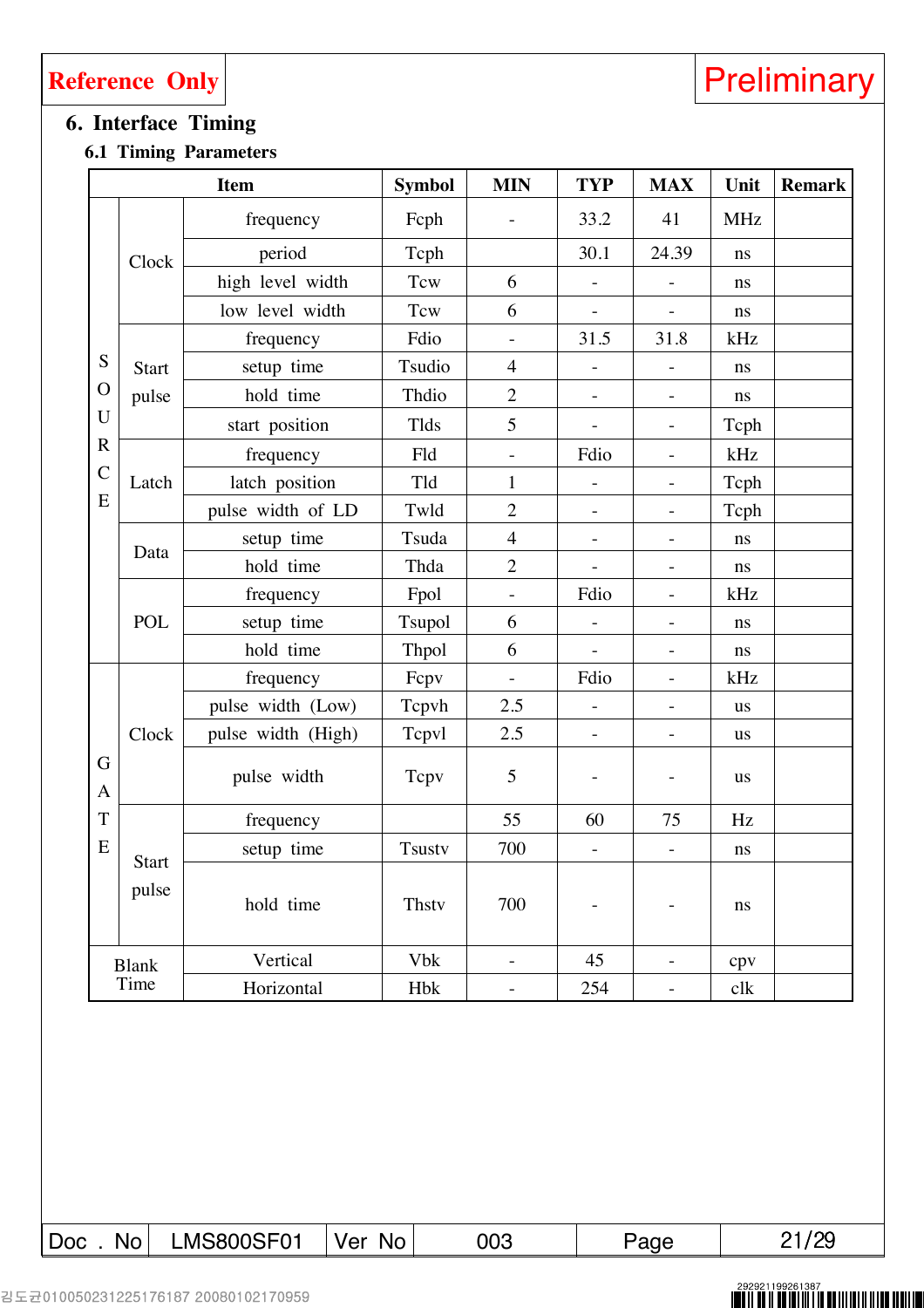

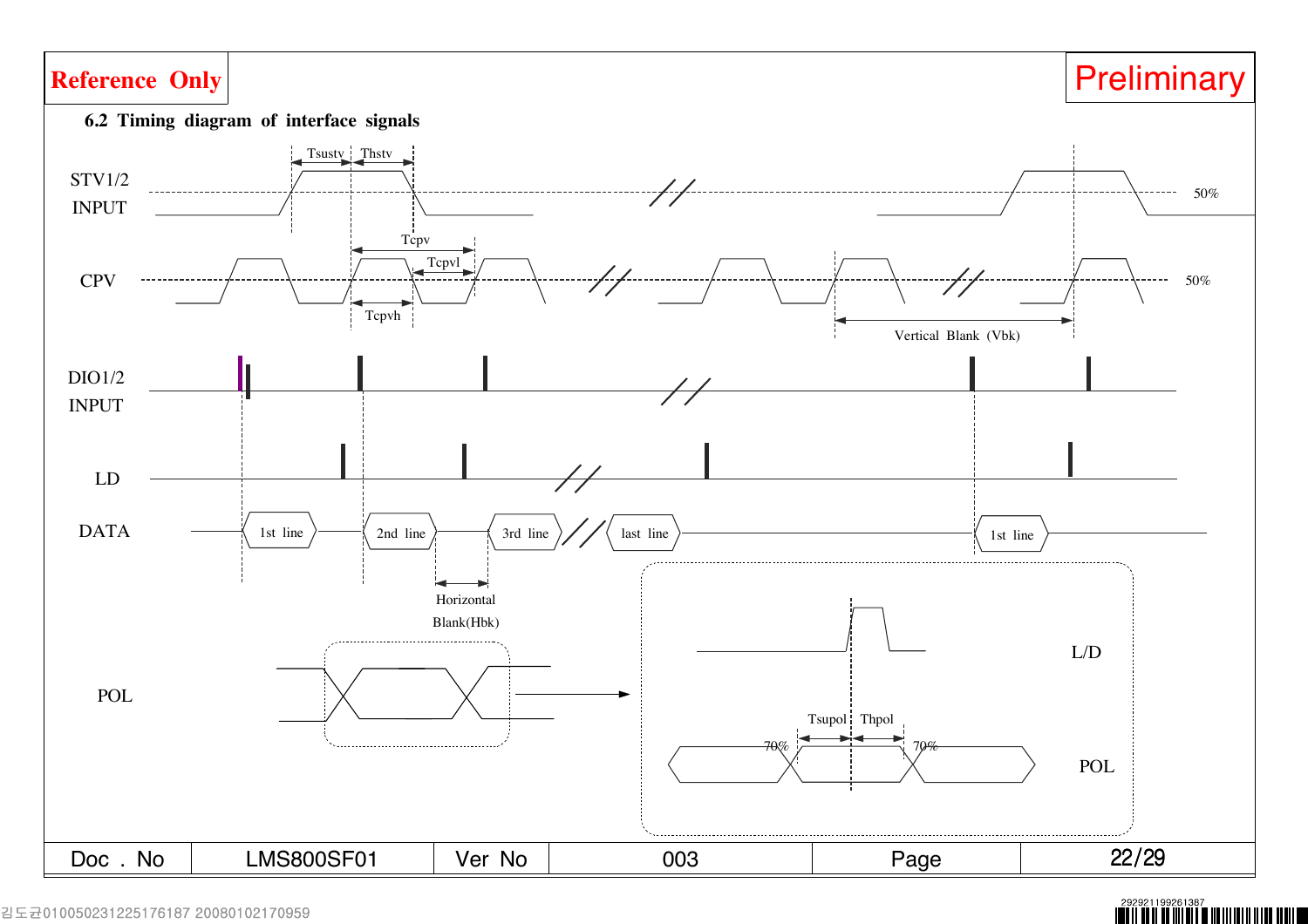

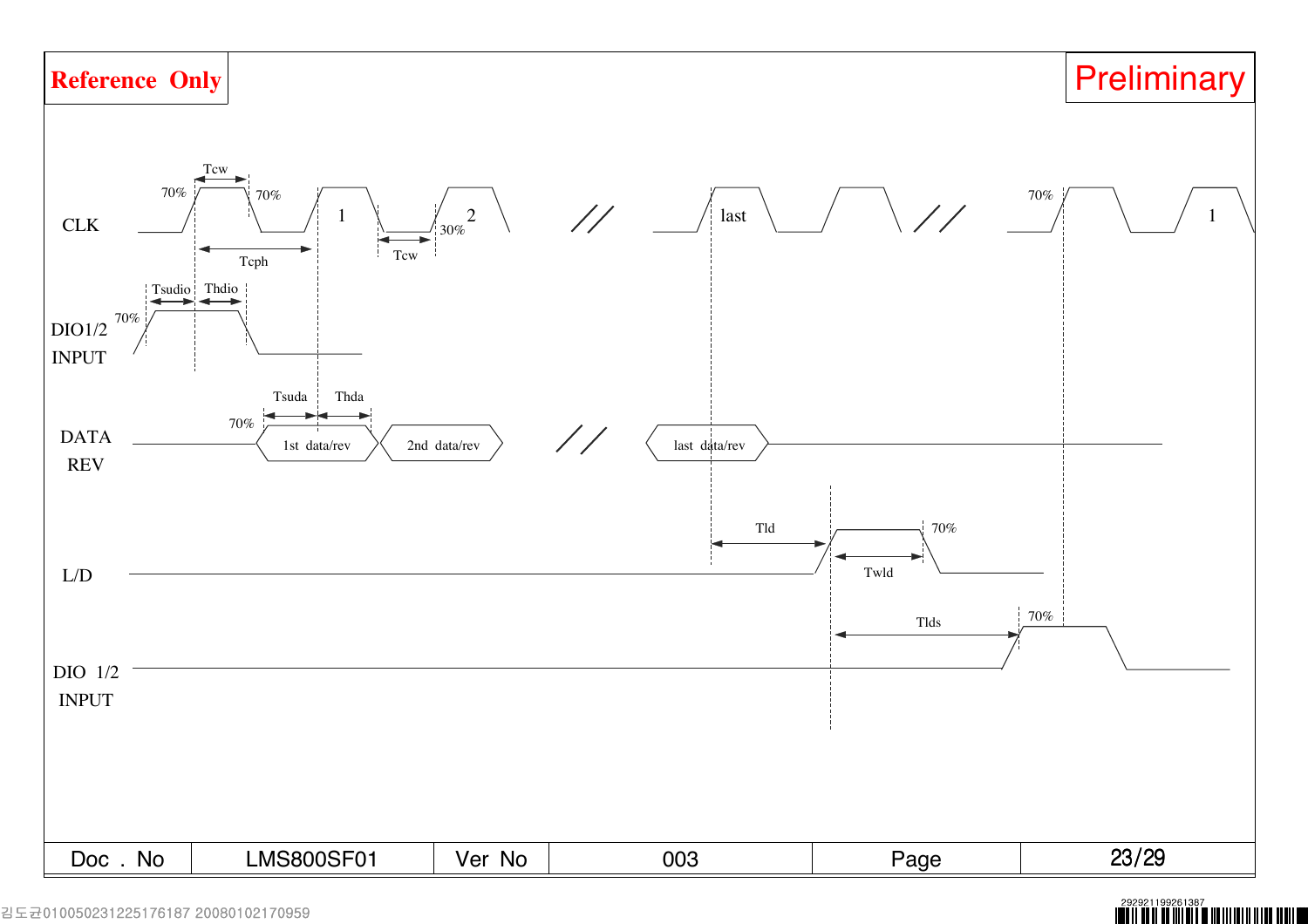### **6.3 Power ON/OFF Sequence**

To prevent a latch-up or DC operation of the LCD module, the power ON/OFF sequence should be as the diagram below.



Power ON/OFF Sequence

Note)

- (1) The supply voltage of the external system for the module input should be the same as the definition of V<sub>DD</sub>.
- (2) Apply the lamp voltage within the LCD operation range. When the back-light turns on before the LCD operation or the LCD turns off before the Back-light turns off, the display may momentarily become white.
- (3) In case of  $V_{DD} =$  off level, please keep the level of input signals on the low or keep a high impedance.
- (4) T4 should be measured after the module has been fully discharged between power off and on period.
- (5) Interface signal shall not be kept at high impedance when the power is on.

### Doc . No LMS800SF01 Ver No 003 Page 1 24/29

I IIII III I III IIII III III II IIII II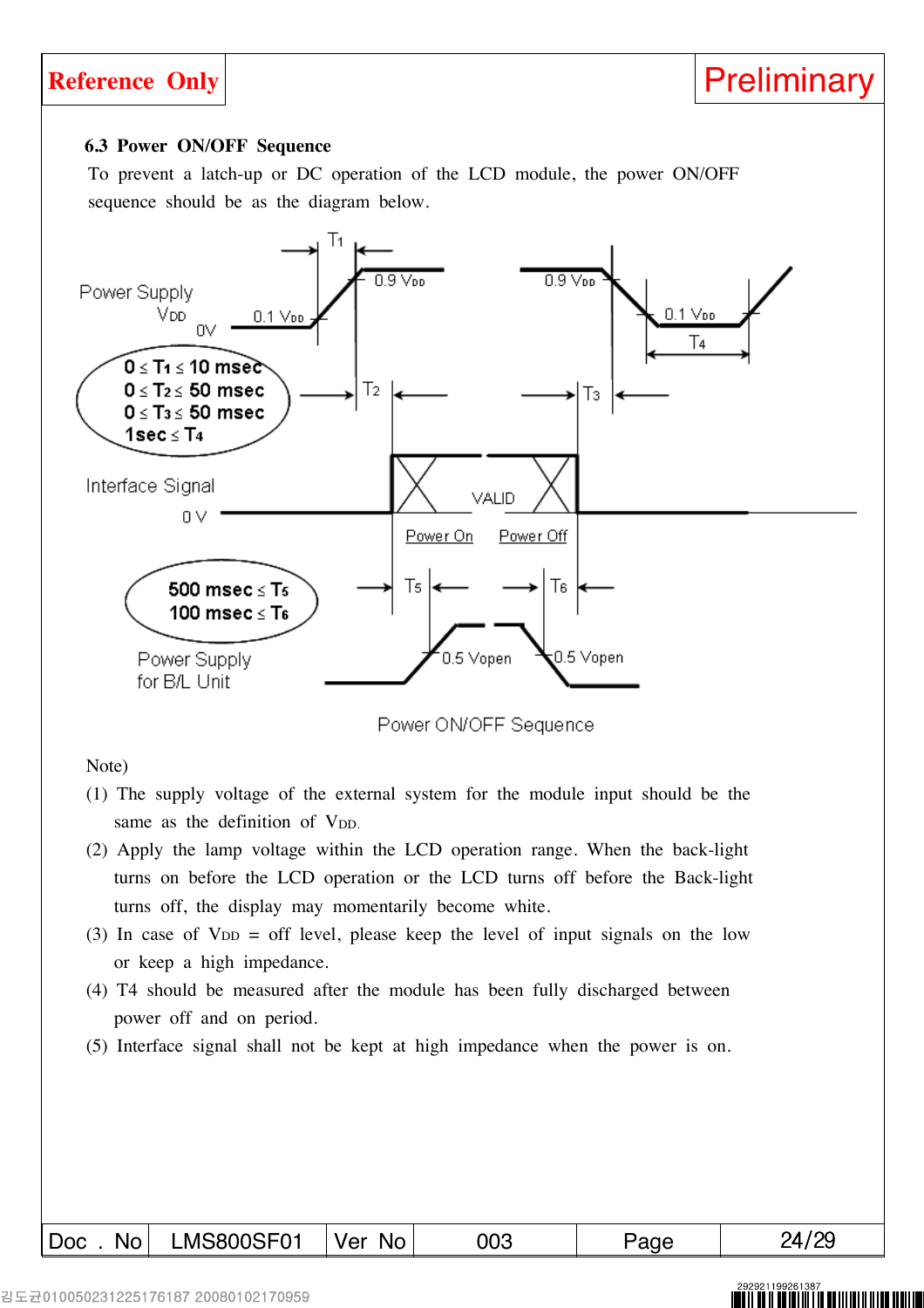

### 김도균010050231225176187 20080102170959

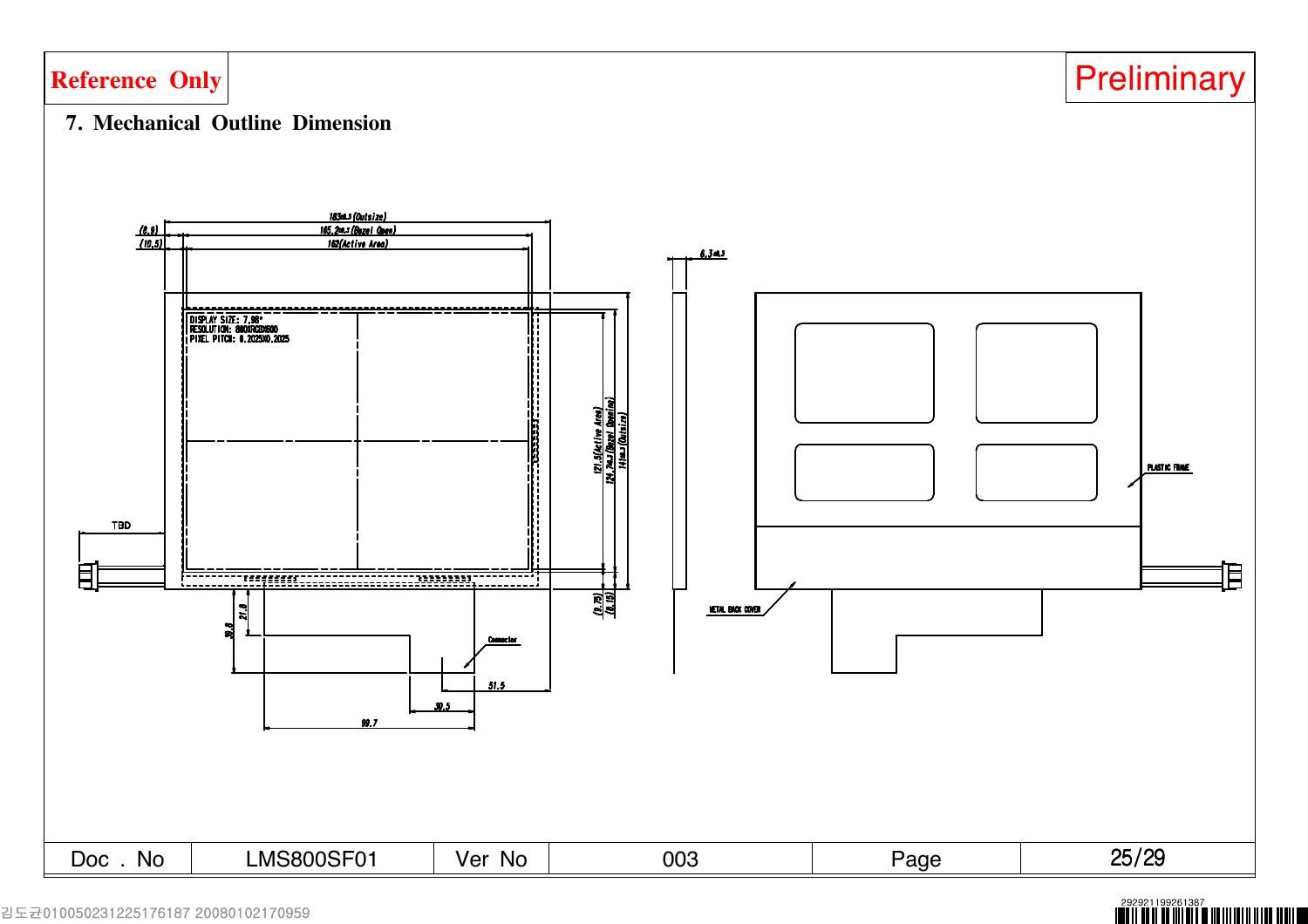| <b>Reference Only</b> |  |  |
|-----------------------|--|--|
|                       |  |  |

### **8. Packing**



# **T.B.D**

| <b>Doc</b><br>No. | <b>MS800SF01</b> | Ver<br>No. | 003 | age | 10c<br>ገድ<br>∟ט ו∪∟ |
|-------------------|------------------|------------|-----|-----|---------------------|
|                   |                  |            |     |     |                     |

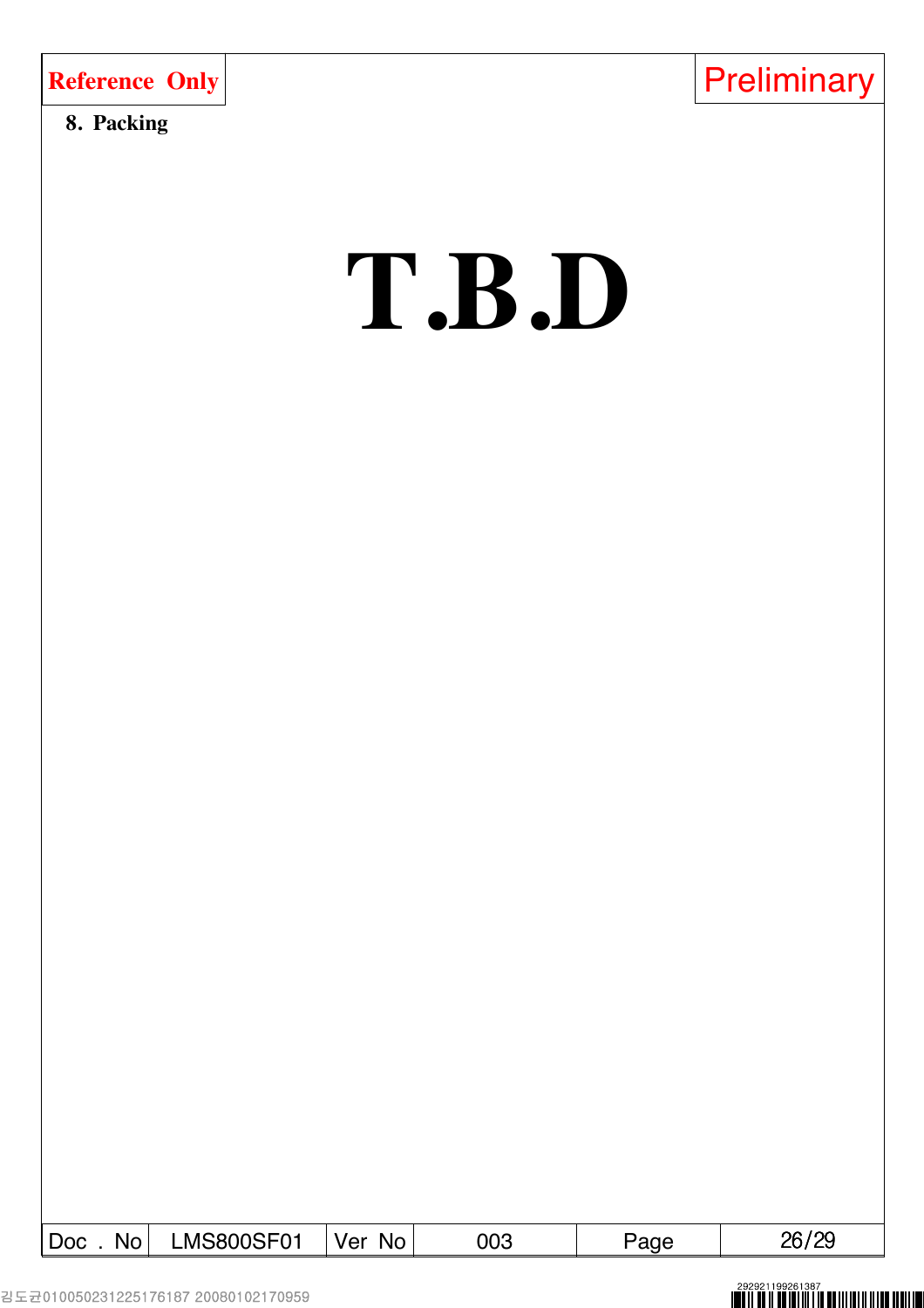

### **9. Marking & Others**

### **9.1 Packing case attach**



**9.2 Module attach**

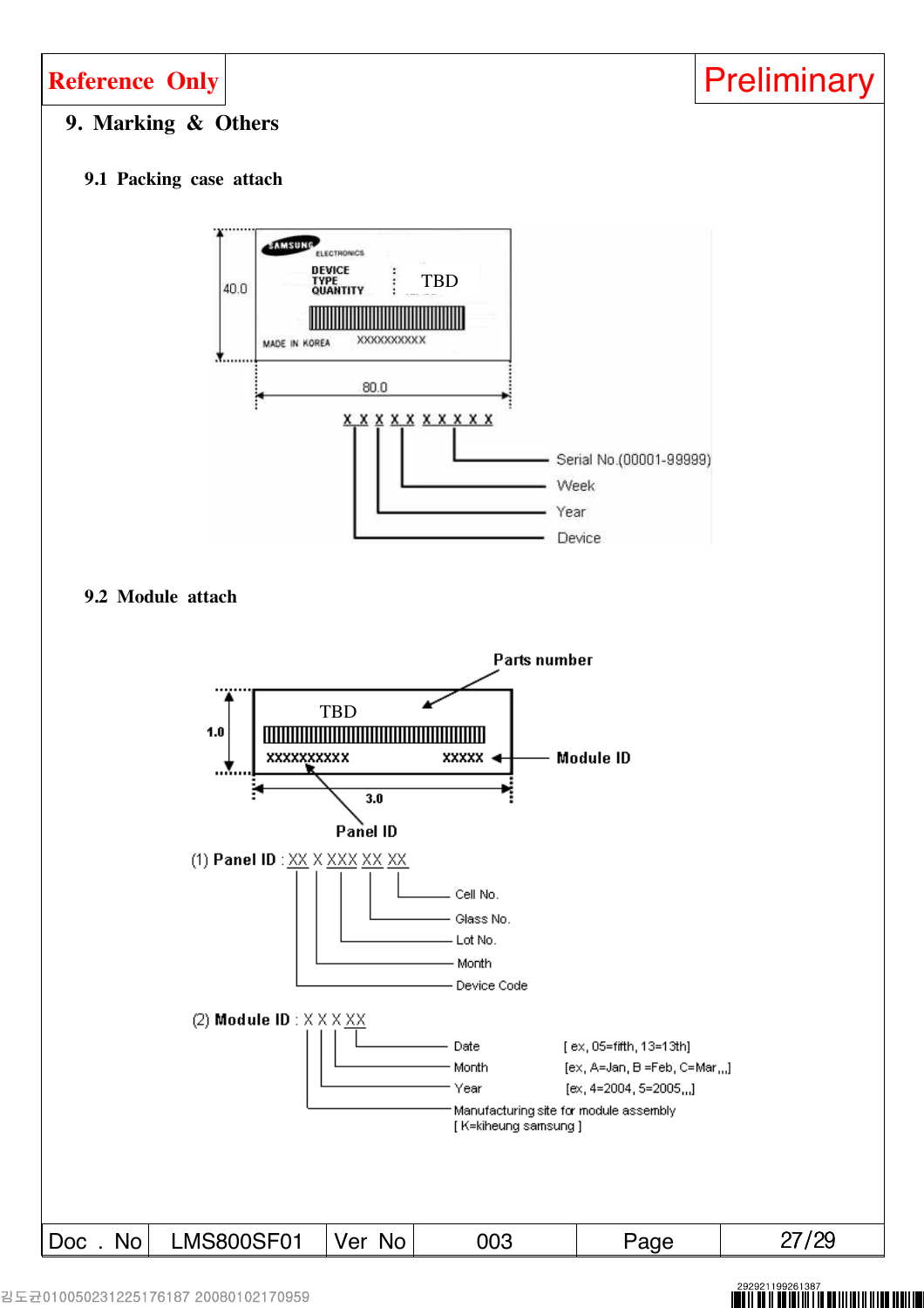### **10. General Precautions**

### **10.1 Handling**

- (a) When the module is assembled, it should be attached to the system firmly. Be careful not to twist and bend the module.
- (b) Refrain from strong mechanical shock and / or any force to the module. In addition to damage, this may cause improper operation or damage to the module and back-light unit.
- (c) Note that polarizers are very fragile and could be easily damaged. Do not press or scratch the surface harder than a HB pencil lead.
- (d) Wipe off water droplets or oil immediately. If you leave the droplets for a long time, Staining and discoloration may occur.
- (e) If the surface of the polarizer is dirty, clean it using some absorbent cotton or soft cloth.
- (f) The desirable cleaners are water, IPA(Isopropyl Alcohol) or Hexane. Do not use Ketone type materials(ex. Acetone), Ethyl alcohol, Toluene, Ethyl acid or Methyl chloride. It might permanent damage to the polarizer due to chemical reaction.
- (g) If the liquid crystal material leaks from the panel, it should be kept away from the eyes or mouth. In case of contact with hands, legs or clothes, it must be washed away thoroughly with soap.
- (h) Protect the module from static , it may cause damage to the Integrated Gate Circuit.
- (i) Use finger-stalls with soft gloves in order to keep display clean during the incoming inspection and assembly process.
- (j) Do not disassemble the module.
- (k) Protection film for polarizer on the module shall be slowly peeled off just before use so that the electrostatic charge can be minimized.
- (l) Pins of I/F connector shall not be touched directly with bare hands

김도균010050231225176187 20080102170959